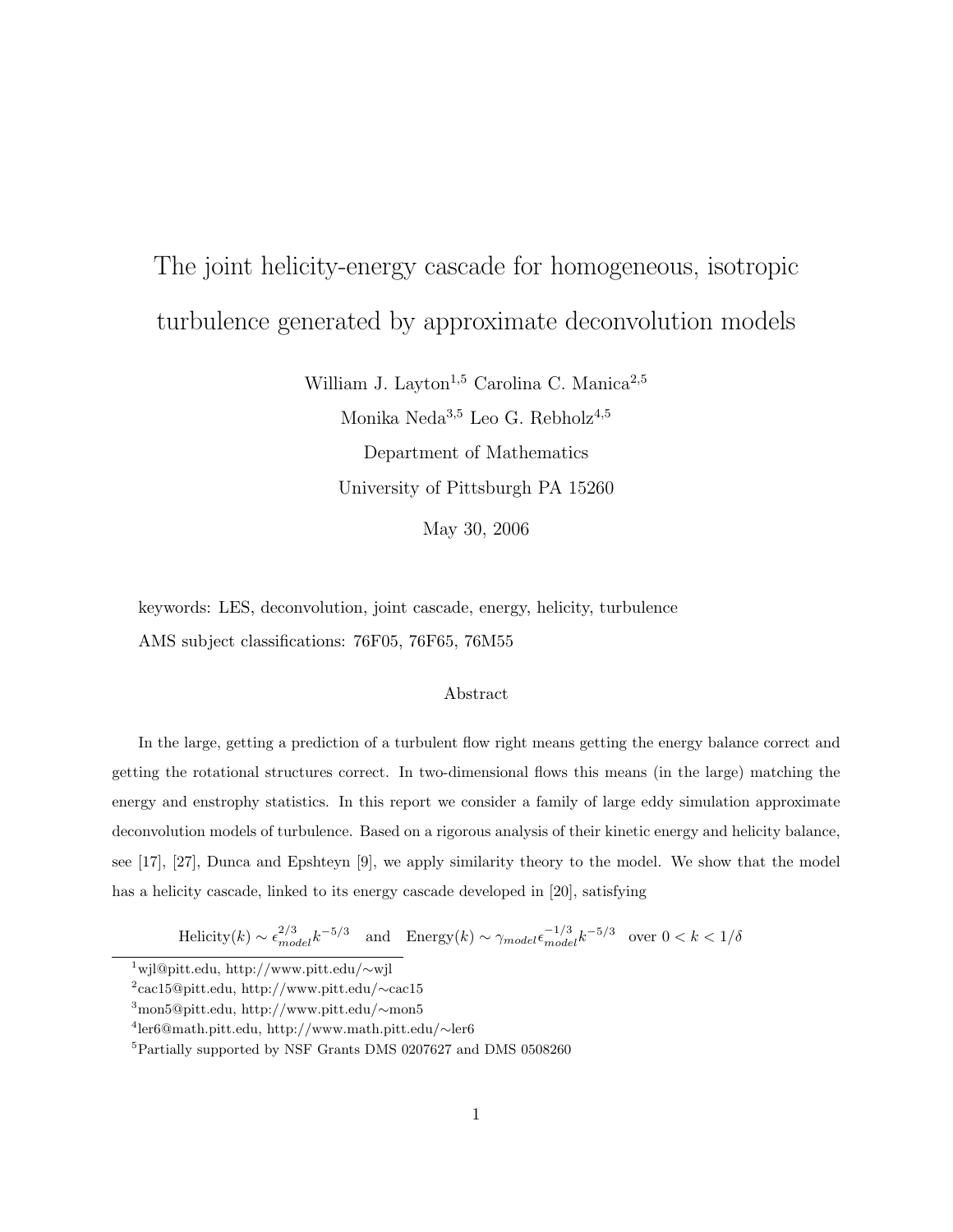Helicity(k) ~  $\epsilon_{model}^{2/3} \delta^{-2} k^{-11/3}$  and Energy(k) ~  $\gamma_{model} \epsilon_{model}^{-1/3} \delta^{-2} k^{-11/3}$  over  $k > 1/\delta$ 

where  $\delta$  is the filter width. Thus, the method predicts the correct helicity statistics up to the cutoff frequency. We also discuss the existence of a helicity microscale.

The analysis is carried out for differential filters. We conclude by describing how the results are modified for other, general filters.

## 1 Introduction

Direct numerical simulation of many turbulent flows is not feasible for the foreseeable future within time and resource constraints of many applications. There are thus many approaches to finding reduced models of turbulent flows whose solutions have a smaller number of persistent scales (and thus can be solved more quickly and economically). However, the associated closure problem cannot be solved exactly. Thus, it is possible (and in fact not uncommon) that a given turbulence model's solution has little physical fidelity, quantitative agreement and qualitative agreement with the flow averages sought.

We consider herein aspects of flow statistics and the physical fidelity related to the coherent rotational structures and integral invariants (helicity and helicity statistics) predicted by a family of parameter free large eddy simulation models of turbulence. Broadly, if  $\delta$  is the (user-selected) filter length scale and *overbar* denotes the associated local, spacial averaging, the true averages,  $\overline{u}$ ,  $\bar{p}$ , of an incompressible viscous fluid satisfy the well known Space Filtered Navier-Stokes equations given by

$$
\overline{\mathbf{u}}_t + \nabla \cdot (\overline{\mathbf{u}} \overline{\mathbf{u}}) - \nu \Delta \overline{\mathbf{u}} + \nabla \overline{p} = \overline{\mathbf{f}} \quad \text{and} \quad \nabla \cdot \overline{\mathbf{u}} = 0. \tag{1}
$$

The closure problem (which occurs since  $\overline{\mathbf{u}} \overline{\mathbf{u}} \neq \overline{\mathbf{u}} \overline{\mathbf{u}}$ ) thus leads to the deconvolution problem:

$$
given \overline{u}, find \mathbf{u} (approximately).
$$
\n<sup>(2)</sup>

Calling this approximate deconvolution of  $\mathbf{u}, D(\overline{\mathbf{u}})$ :

approximation to  $\mathbf{u} = D(\overline{\mathbf{u}})$ ,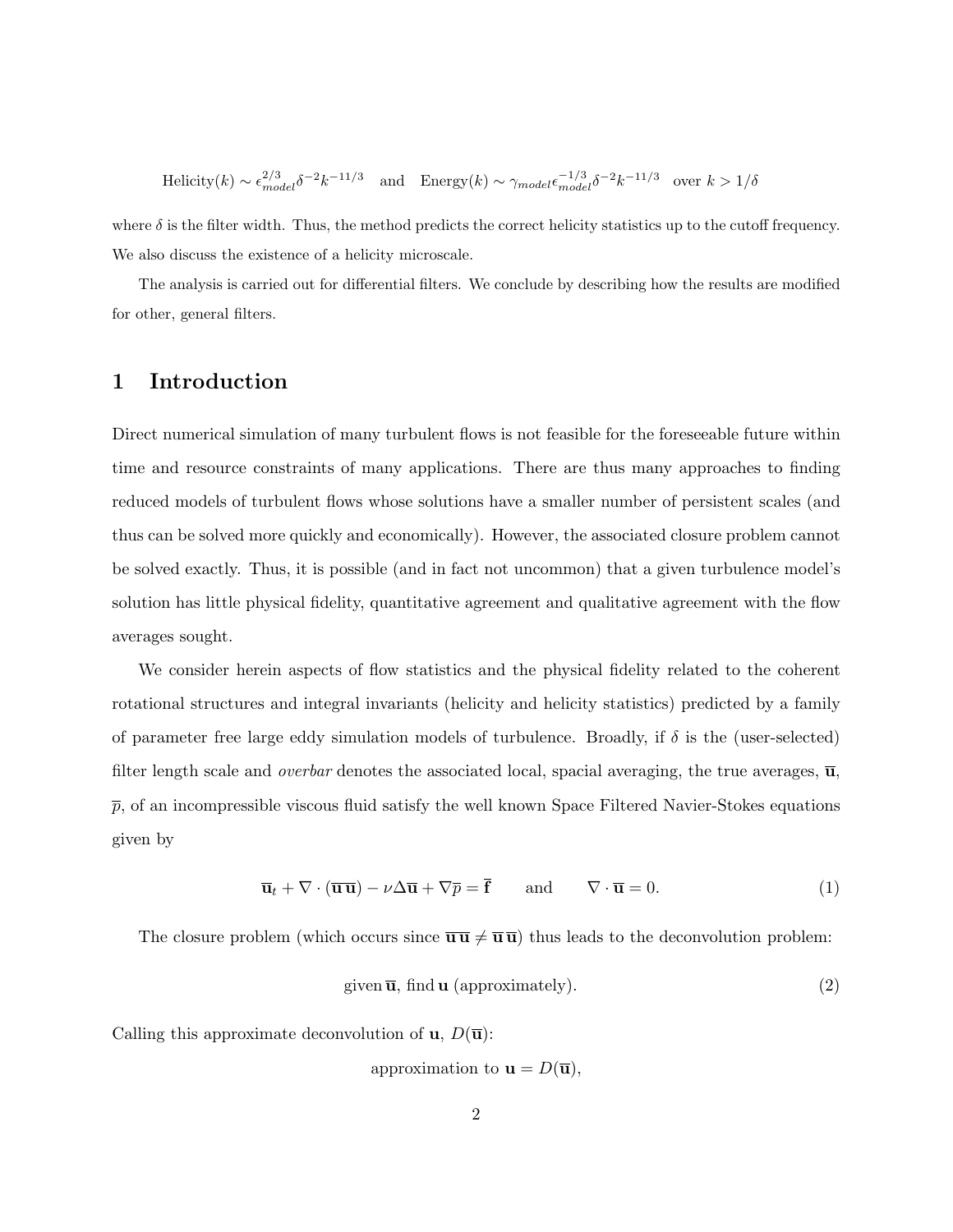an approximate solution to the closure problem is then  $\overline{\mathbf{u}} \equiv \overline{D(\overline{\mathbf{u}}) D(\overline{\mathbf{u}})}$ . The LES model induced is to find  $(\mathbf{w}, q)$  (sought to approximate  $(\overline{\mathbf{u}}, \overline{p})$ ) satisfying

$$
\mathbf{w}_t + \nabla \cdot (\overline{D(\mathbf{w}) D(\mathbf{w})}) - \nu \Delta \mathbf{w} + \nabla q = \overline{\mathbf{f}} \quad \text{and} \quad \nabla \cdot \mathbf{w} = 0 \tag{3}
$$

with initial condition  $\mathbf{w}(x,0) = \mathbf{w}_0(x)$ . Here we take  $\Omega = (0,L)^3$  and impose periodic boundary conditions on all variables (with the usual normalization condition of the periodic case  $\int_{\Omega} \phi =$ 0,  $\phi = \mathbf{w}, \mathbf{w}_0, \mathbf{f}$  and q)

The deconvolution problem (2) is typically ill-posed and any method for approximate solution of an ill-posed problem can be tested as a Large Eddy Simulation (LES) model in (3). We study herein the family  $(N = 0, 1, 2, ...)$  of Approximate Deconvolution Models (ADM), introduced in LES by Stolz and Adams [29], [2], based on the van Cittert algorithm, see Bertero and Boccacci [4]. This deconvolution operator satisfies the consistency condition (for  $N = 0, 1, 2, \ldots$ ):

$$
\mathbf{u} = D_N(\overline{\mathbf{u}}) + O(\delta^{2N+2}) \quad \text{for smooth } \mathbf{u},
$$

and thus  $\overline{\mathbf{u}}\overline{\mathbf{u}} = \overline{D_N(\overline{\mathbf{u}}) D_N(\overline{\mathbf{u}})} + O(\delta^{2N+2})$ . This model has remarkable mathematical properties and its accuracy has been established in the tests of Stolz and Adams [29] ,[2] and the theoretical studies in the work of Dunca and Epshteyn [9] and [18].

In this report, we study the joint energy-helicity cascade for homogeneous, isotropic turbulence generated by the Stolz-Adams approximate deconvolution models (ADM). Our goal is to give a comparison of the energy and helicity statistics of ADM's to the true flow statistics and a comparison of their respective energy and helicity cascades.

Both energy,

$$
E(t) := \frac{1}{2L^3} \int_{\Omega} |\mathbf{u}(\mathbf{x}, t)|^2 d\mathbf{x},\tag{4}
$$

and helicity,

$$
H(t) := \frac{1}{L^3} \int_{\Omega} \mathbf{u}(\mathbf{x}, t) \cdot (\nabla \times \mathbf{u}(\mathbf{x}, t)) d\mathbf{x}, \tag{5}
$$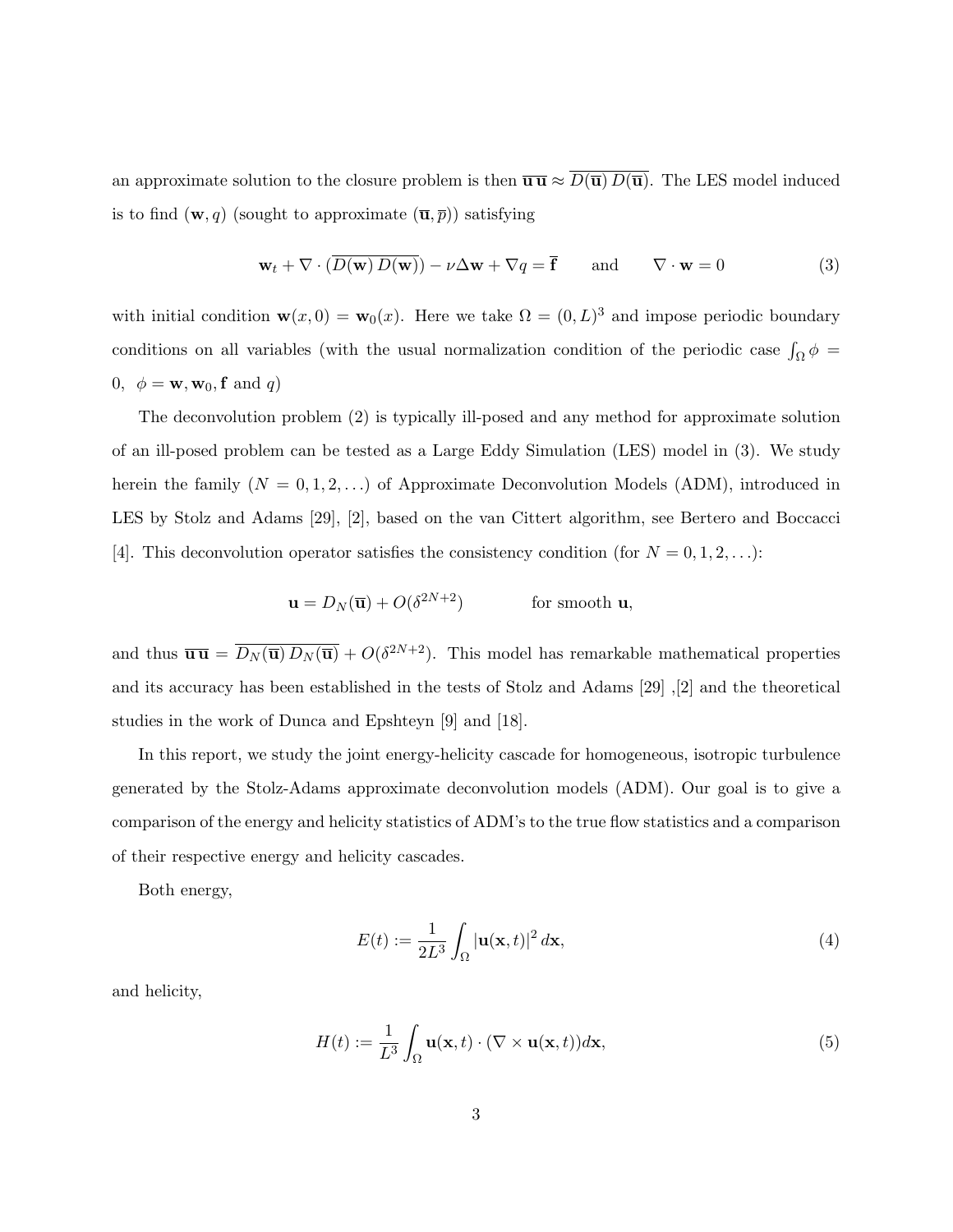are conserved by the Euler equations and dissipated (primarily at the small scales) by viscosity. It is widely believed that both cascades, André and Lesieur  $[1]$ , and the details of their respective cascades are intertwined. Recent studies, confirmed by Bourne and Orszag in [5] have suggested that for homogeneous, isotropic turbulence averaged fluid velocities exhibit a joint energy and helicity cascade through the inertial range of wave numbers given by

$$
E(k) = C_E \epsilon^{2/3} k^{-5/3}, \qquad H(k) = C_H \gamma \epsilon^{-1/3} k^{-5/3}, \tag{6}
$$

where k is wave number,  $\epsilon$  the mean energy dissipation, and  $\gamma$  the mean helicity dissipation, see also Q. Chen, S. Chen and Eyink [6], Q. Chen, S. Chen, Eyink and Holm [7], Ditlevsen and Giuliani [10]. The cascades are referred to as "joint" because they travel with the same speed through wave space (i.e. the exponents of k are equal). The energy cascade given in  $(6)$  is the famous Kolmogorov cascade, and the work of Q. Chen, S. Chen and Eyink [6] showed that the helicity cascade in (6) is consistent for wave numbers up to the standard Kolmogorov wave number,  $k_E = \nu^{-3/4} \epsilon^{1/4}$ , where  $\nu$  is the fluid viscosity. Herein, we explore the existence and details of a comparable joint cascade in the ADM (3), to examine if this qualitative feature of the NSE is matched in the ADM.

Exact conservation of helicity for a turbulence model, a first and necessary step for correct helicity cascade statistics, was studied in [27] for the ADM, Leray, Leray-deconvolution, and the Bardina LES models. This work shows that all these models exactly conserve a model mass and model momentum. However, of these only the ADM exactly conserves helicity in the absence of viscosity and external forces, implying that the existence of a helicity cascade is possible.

Other authors have compared LES model energy cascades to energy cascades of the NSE. This was pioneered by Muschinsky [26] for the Smagorinsky model. In [8] by Cheskidov, Holm, Olson and Titi the energy cascade of the Leray- $\alpha$  model was explored, as was the energy cascade of the ADM (3) in [20] and associated regularization in [19]. The work in [20] found that, with some key assumptions, the energy cascade in the ADM is identical to that of the NSE up to the cutoff length scale of  $\delta$ , and begins to truncate scales like  $k^{-1/3}$  for length scales  $\delta$ , until viscosity takes over at a length scale larger than  $\eta_{Kolmogorov}$ . The effects of time relaxation on scale truncation was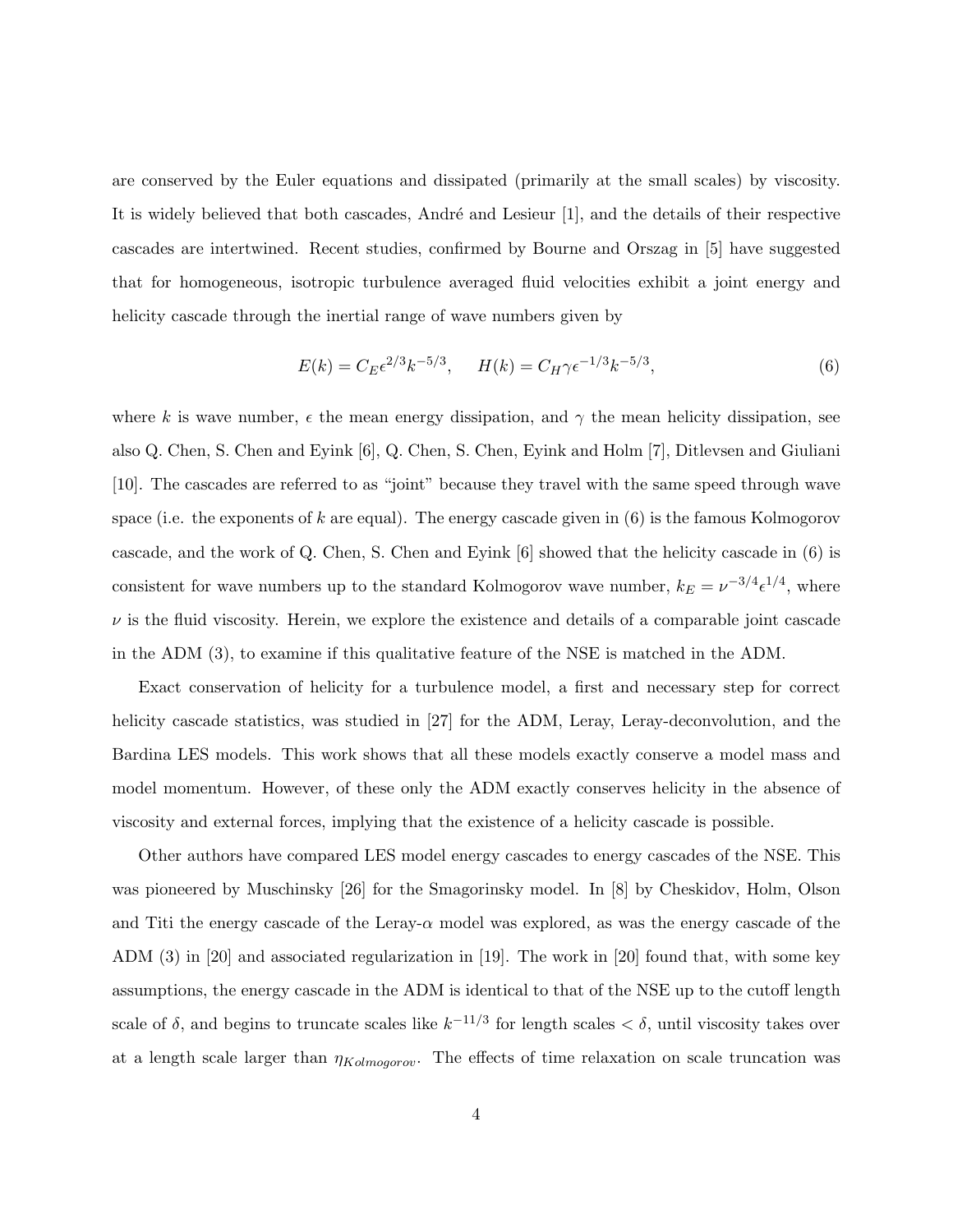explored using similar tools in  $[19]$ . There are many other applications of  $K41$  phenomenology to understanding LES models, Sagaut [28].

The study of helicity in fluid flow and turbulence has only recently began. It was not until 1961 that helicity's inviscid invariance was discovered by Moreau [25], and two decades later Moffatt gave the topological interpretation of helicity [23] that helicity is nonzero if and only if the flow is not rotationally symmetric. This topological interpretation leads to the commonly accepted interpretation of helicity: it is the degree to which the vortex lines are knotted and intertwined. Another interesting and important feature of helicity is that it is a *rotationally* meaningful quantity that can be checked for accuracy in a simulation. Moffat and Tsoniber gave a good summary of the early results on helicity in [24].

In this study, we show that solutions of the ADM possess a joint energy/helicity cascade that is asymptotically (in the filter width  $\delta$ ) equivalent to that of the NSE. In [20], it is shown that there exists a piecewise cascade for energy in the ADM; that is, up to wave number  $\frac{1}{\delta}$ , i.e., over the resolved scales, the ADM cascades energy in the same manner as in the NSE  $(k^{-5/3})$ . However, after this wave number and up to the model's microscale, the ADM cascades energy at a faster rate  $(k^{-1/3})$ . Interestingly, the results for helicity in the ADM are analogous; helicity is cascaded at the correct rate of  $k^{-5/3}$  for wave numbers less than  $\frac{1}{\delta}$ , and for higher wave numbers up to the model's microscale, helicity is cascaded at a rate of  $k^{-1/3}$ . This  $k^{-1/3}$  rate of enhanced decay is filter dependent, Section 6.1. We deduce the microscale helicity in the ADM and we also show that the helicity cascade is consistent (in the sense introduced by Q. Chen, S. Chen and Eyink [6]) up to the model's energy microscale.

Section 2 gives notation and preliminaries and shows how the deconvolution operator renormalizes the energy. Section 3 gives properties of the ADM, Section 4 derives the joint cascade of energy and helicity in the ADM, Section 5 shows how the ADM truncates scales for helicity, and Section 6 presents conclusions.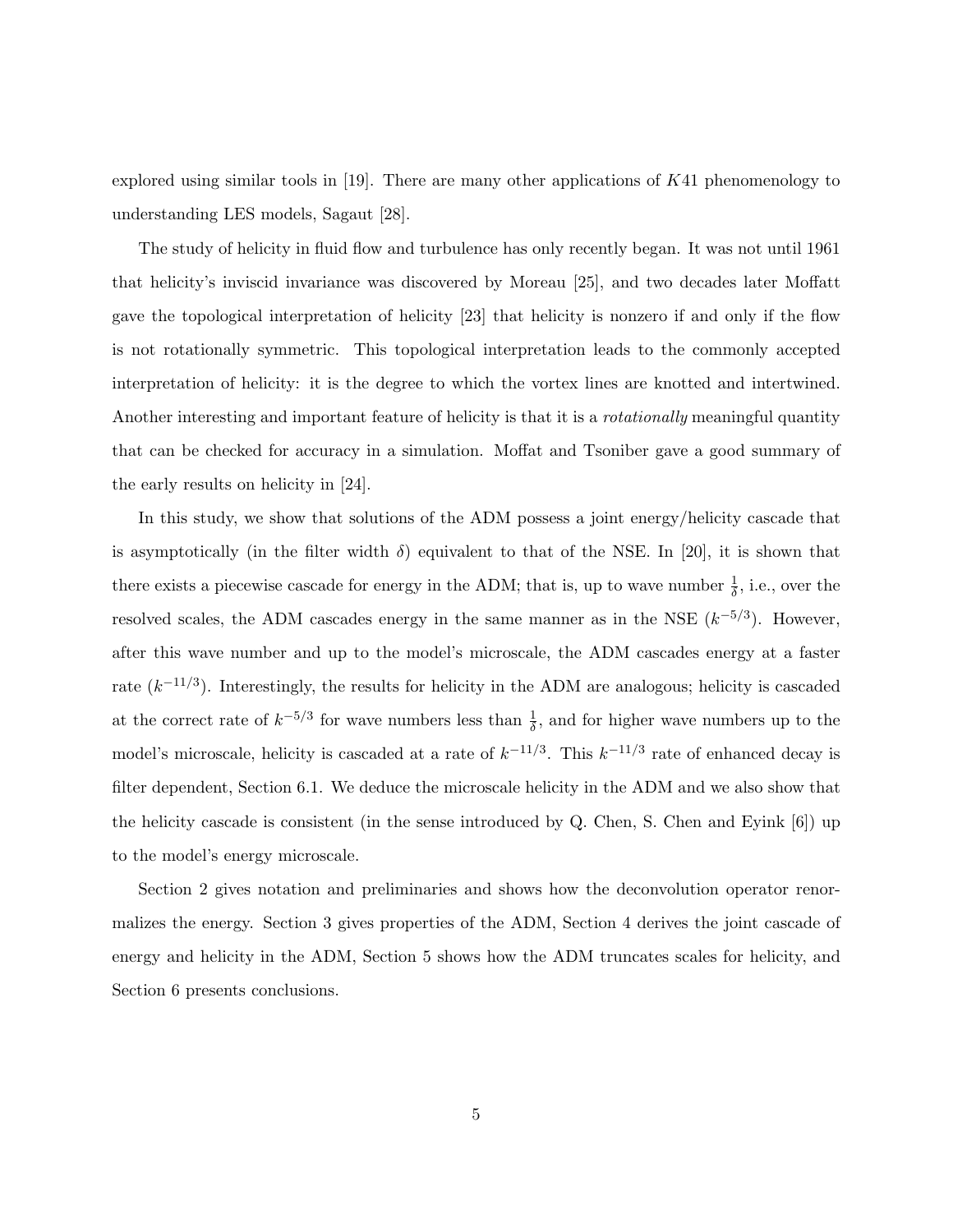## 2 Notation and Preliminaries

The  $L^2(\Omega)$  norm is denoted (as usual) by  $\|\phi\| = (\int_{\Omega} |\phi(x)|^2 dx)^{1/2}$  and the deconvolution weighted  $L^2$ -norm is denoted by  $\|\phi\|_N := (\phi, D_N \phi)^{1/2}$ , where  $D_N$  is defined precisely in Section 2.2. Every other norm will be explicitly indicated. The space  $L_0^2(\Omega)$  contains functions in  $L^2(\Omega)$  with zero mean.

Given two real quantities  $A, B$  (such as energy and helicity) we shall write

$$
A\simeq B
$$

if there are positive constants  $C_1$ ,  $C_2$  depending only on  $N$  (which is fixed) with

$$
C_1(N)A \le B \le C_2(N)A.
$$

For example, in Section 2.2 we show that

$$
||\phi|| \le ||\phi||_N \le \sqrt{N+1}||\phi||, \ \forall \phi \in L^2(\Omega),
$$

which is written as  $||\phi|| \simeq ||\phi||_N$ .

#### 2.1 Nomenclature

The nomenclature used is standard and defined where first used herein. We briefly give a summary of it next.

 $u, p$ : The true velocity and pressure, solutions of the underlying Navier-Stokes equations.

 $\mathbf{w}, q$ : The continuum velocity and pressure predicted by the LES model.

 $\delta$ : The averaging radius of the filter used in the LES model.

 $\hat{\mathbf{v}}$ : The Fourier transform of the function **v** for the Cauchy problem and the Fourier coefficient of v for the periodic problem.

 $\mathbf{k}, k$ : The dual variable or wave number vector and wave number, respectively;

$$
k = |\mathbf{k}| = (\mathbf{k}_1^2 + \mathbf{k}_2^2 + \mathbf{k}_3^2)^{\frac{1}{2}}.
$$

 $||\mathbf{v}||$ : The  $L^2$  norm of the indicated function,  $||\mathbf{v}|| = (\int_{\Omega} |\mathbf{v}(\cdot, t)|^2 d\mathbf{x})^{1/2}$ .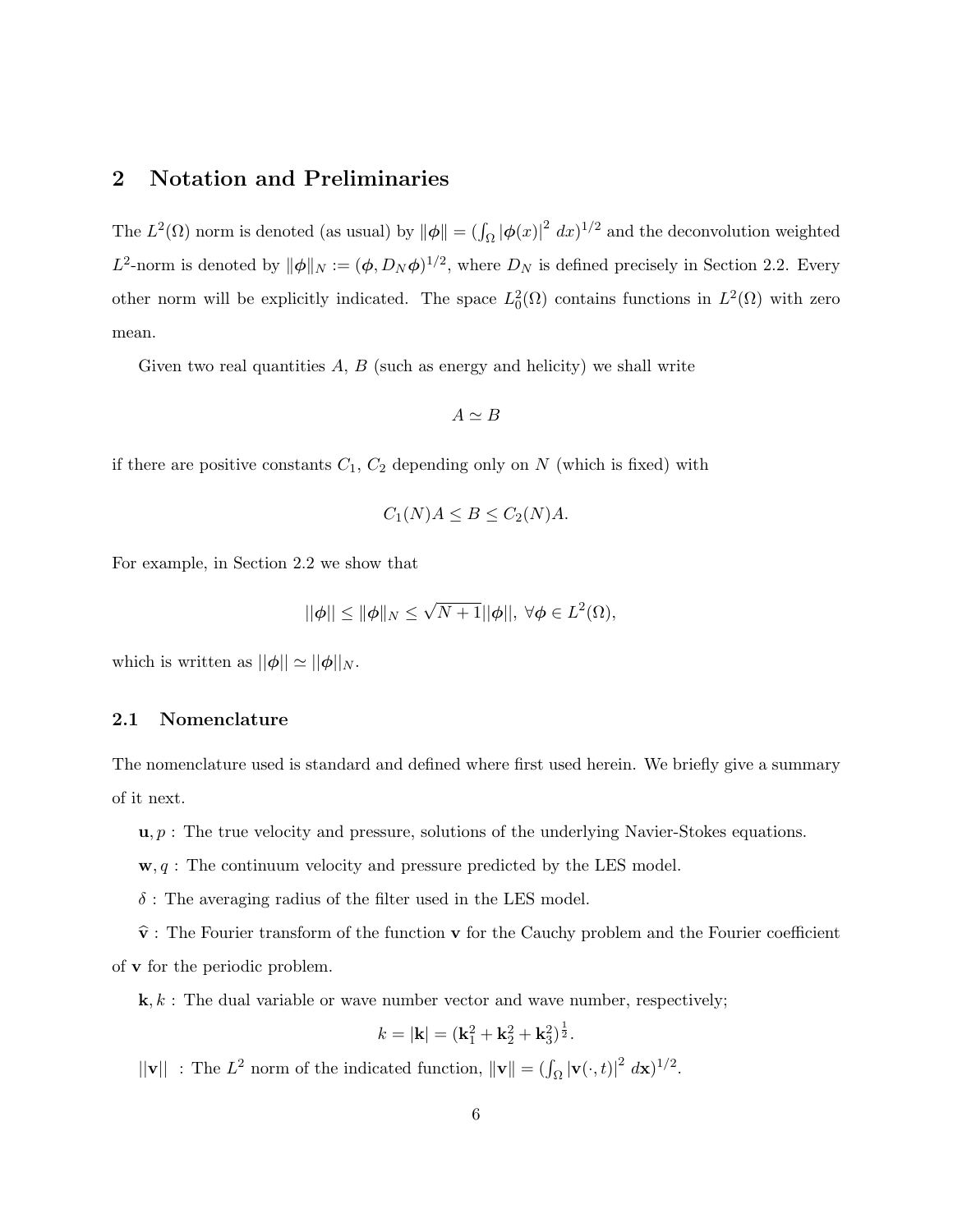$||\mathbf{v}||_N$ : The deconvolution norm of the indicated function,  $||\mathbf{v}||_N = (\mathbf{v}(\cdot, t), D_N \mathbf{v}(\cdot, t))^{1/2}$ .

 $E(\mathbf{v})(t)$ : The true, total kinetic energy of the indicated velocity field at time t:

$$
E(\mathbf{v})(t) := \frac{1}{2L^3} ||\mathbf{v}(\cdot, t)||^2.
$$

 $H(\mathbf{v})(t)$ : The true, total helicity of the indicated velocity field at time t:

$$
H(\mathbf{v})(t) := \frac{1}{L^3} \int_{\Omega} \mathbf{v}(\cdot, t) \cdot (\nabla \times \mathbf{v}(\cdot, t)) d\mathbf{x}.
$$

 $E_{model}(\mathbf{v})(t)$ : The kinetic energy of the LES model at time t, given by:

$$
E_{model}(\mathbf{v})(t) := \frac{1}{2L^3} \{ ||\mathbf{v}(\cdot,t)||_N^2 + \delta^2 ||\mathbf{v}(\cdot,t)||_N^2 \}.
$$

 $H_{model}(v)(t)$ : The helicity of the LES model at time t, given by:

$$
H_{model}(\mathbf{v})(t) := \frac{1}{L^3} \{ \mathbf{v}(\cdot,t), \nabla \times \mathbf{v}(\cdot,t) \}_{N} + \delta^2 (\nabla \times \mathbf{v}(\cdot,t), (\nabla \times)^2 \mathbf{v}(\cdot,t) )_{N} \}.
$$

 $E(\mathbf{v})(k)$ : The distribution of the kinetic energy of the time average of the indicated flow field by wave number.

 $H(\mathbf{v})(k)$ : The distribution of the helicity of the time average of the indicated flow field by wave number.

 $E_{model}(\mathbf{v})(k)$ : The distribution by wave number of the LES model's kinetic energy of time or ensemble averages of the indicated flow field.

 $H_{model}(\mathbf{v})(k)$ : The distribution by wave number of the LES model's helicity of time or ensemble averages of the indicated flow field.

 $\langle \cdot \rangle$ : Time averaging of the indicated function,

$$
\langle v \rangle = \limsup_{T \to \infty} \frac{1}{T} \int_0^T v(t) \, dt.
$$

 $\varepsilon(\mathbf{v})(t)$ : The (non-averaged) energy dissipation rate,

$$
\varepsilon(\mathbf{v})(t):=\tfrac{\nu}{L^3}||\nabla \mathbf{v}(\cdot,t)||^2.
$$

 $\gamma(\mathbf{v})(t)$ : The (non-averaged) helicity dissipation rate,

$$
\gamma(\mathbf{v})(t) := \frac{2\nu}{L^3}(\nabla \times \mathbf{v}(\cdot,t), (\nabla \times)^2 \mathbf{v}(\cdot,t)).
$$

 $\varepsilon$ : The mean (time-averaged) energy dissipation rate of the true, Navier-Stokes velocity.

$$
\varepsilon := <\varepsilon(\mathbf{v})(t) > .
$$

 $\gamma$ : The mean (time-averaged) energy dissipation rate of the true, Navier-Stokes velocity.

$$
\gamma := <\gamma(\mathbf{v})(t) > .
$$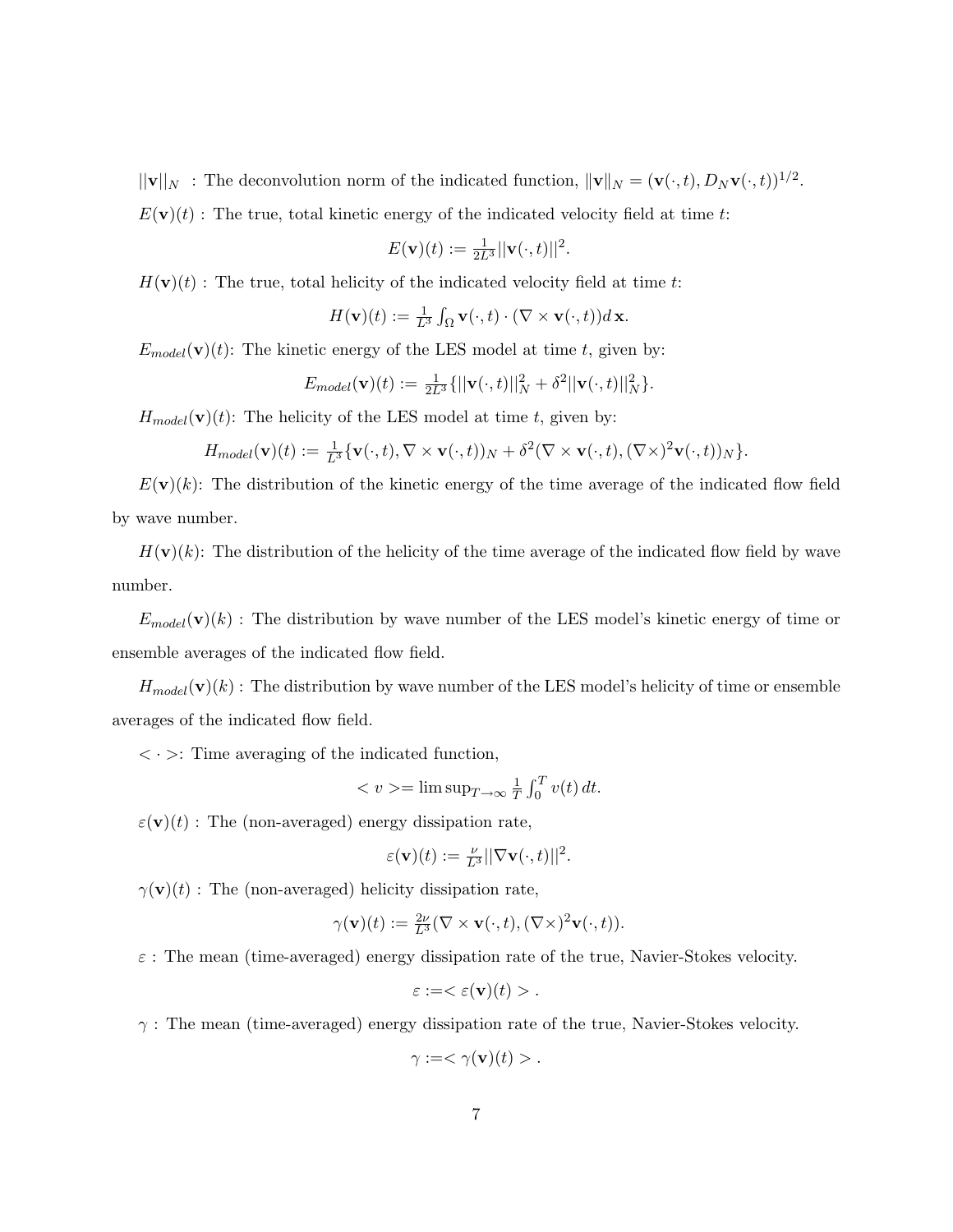$\varepsilon_{model}(\mathbf{v})(t)$ : The (non-averaged) LES model's energy dissipation rate, given by:

$$
\varepsilon_{model}(\mathbf{v})(t):=\tfrac{\nu}{L^3}\{||\nabla \mathbf{v}(\cdot,t)||_N^2+\delta^2||\Delta \mathbf{v}(\cdot,t)||_N^2\}.
$$

 $\gamma_{model}(\mathbf{v})(t)$ : The (non-averaged) LES model's helicity dissipation rate, given by:

$$
\gamma_{model}(\mathbf{v})(t) := \frac{2\nu}{L^3} \{ (\nabla \times \mathbf{v}(\cdot, t), (\nabla \times)^2 \mathbf{v}(\cdot, t))_N + \delta^2 ((\nabla \times)^2 \mathbf{v}(\cdot, t), (\nabla \times)^3 \mathbf{v}(\cdot, t))_N \}.
$$

 $\varepsilon_{model}$ : The mean (time-averaged) energy dissipation rate of the LES model.

$$
\varepsilon_{model} := \langle \varepsilon_{model}(\mathbf{v})(t) \rangle.
$$

 $\gamma_{model}$ : The mean (time-averaged) helicity dissipation rate of the LES model.

$$
\gamma_{model} := < \gamma_{model}(\mathbf{v})(t) > .
$$

 $P(\mathbf{v})(t)$ : Power input

$$
P(\mathbf{v})(t) := \frac{1}{L^3}(\mathbf{f}(\cdot,t), \mathbf{v}(\cdot,t)).
$$

 $P_{model}(v)(t)$ : Power input of the LES model

$$
P_{model}(\mathbf{v})(t) := \frac{1}{L^3}(\mathbf{f}(\cdot,t),\mathbf{v}(\cdot,t))_N.
$$

Re : The Reynolds number.

 $\rho, \mu, \nu$ : Respectively, the fluids density, viscosity and kinematic viscosity.

 $U, L$ : The large scales characteristic velocity and length scale used to define the Reynolds number.

A : The differential operator that defines the differential filter,  $A$ **v** :=  $(-\delta^2 \Delta + I)\mathbf{v}$ .

 $G$ : The filter  $G = A^{-1}$ .

 $D_N$ : The approximate deconvolution operator.

 $\overline{\mathbf{v}}$ : Overbar denotes the average of the indicated function,  $\overline{\mathbf{v}} = G\mathbf{v}$ .

 $\eta_{Kolmogorov}$ : The length scale of the smallest persistent eddies; the Kolmogorov microscale.

 $k_E$ : The wave number of the smallest persistent eddies.

 $\eta_H$ : The length scale of the smallest persistent helical structures; analogous to the Kolmogorov microscale for helicity.

 $k_H$ : The wave number of the smallest persistent helical structures.

 $\eta^E_{model}$  : The model's energy microscale being the length scale of the model's smallest persistent eddies.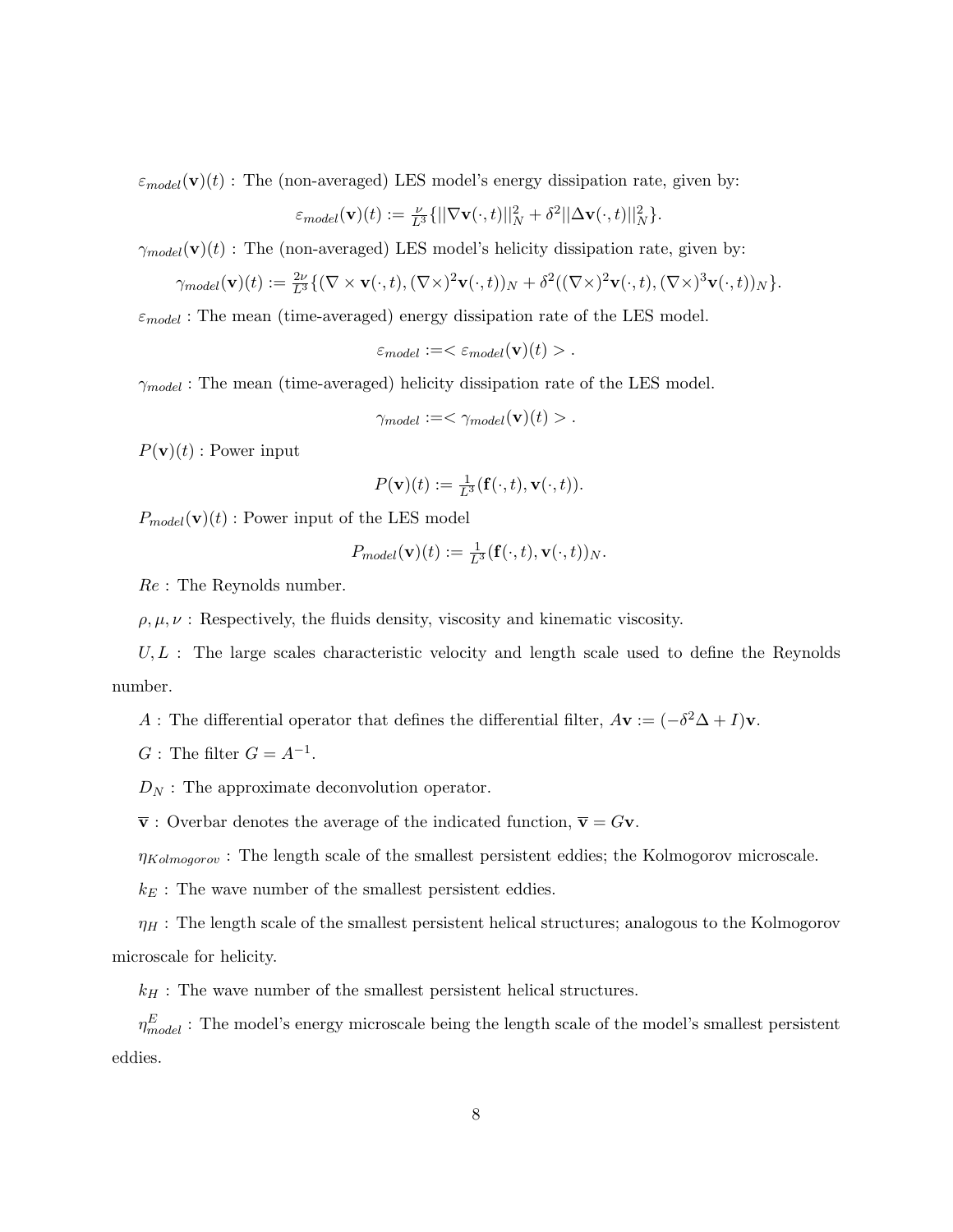$k_{E_{model}}$ : The model's energy wave number being the wave number of the model's smallest persistent eddies.

 $\eta^H_{model}$ : The model's helicity microscale being the length scale of the model's smallest persistent helical structures.

 $k_{H_{model}}$ : The model's helicity wave number being the wave number of the model's smallest persistent helical structures.

 $w_{small}$ : The velocity scale of the smallest persistent eddies in the model's solution.

[·] : The units or dimensions.

 $Re_{small}$ ,  $Re_{large}$ : A Reynolds number based on the scales of the smallest/largest persistent eddies.

**Remark 1.** For notational compactness, we frequently omit explicit reference to the indicated velocity field. We may write, for instance,  $E(t)$  instead of  $E(\mathbf{v})(t)$ ,  $H(t)$  instead of  $H(\mathbf{v})(t)$ , and so on.

#### 2.2 Norm Equivalence

We focus on the case where averaging is performed by differential filters, Germano [14]. Specifically, given  $\phi$ ,  $\overline{\phi}$  is the unique L-periodic solution of

$$
-\delta^2 \Delta \overline{\phi} + \overline{\phi} = \phi, \qquad \text{in } \Omega,\tag{7}
$$

where  $\delta$  is the selected filter length scale. Differential filters are used, for example, in Q. Chen, S. Chen, Eyink [6], Q. Chen, S. Chen, Eyink and Holm [7], Cheskidov, Holm, Olson, and Titi [8], Dunca and Epshteyn [9], [20], [22], and [27].

Let the averaging operator be denoted by G (so  $\overline{\phi} = G\phi := (-\delta^2 \Delta + I)^{-1} \phi$ ). The basic problem in approximate deconvolution is thus: given  $\overline{\phi} = G\phi$  find useful approximations of  $\phi$ . In other words,

$$
G\phi = \overline{\phi}
$$
, solve for  $\phi$ .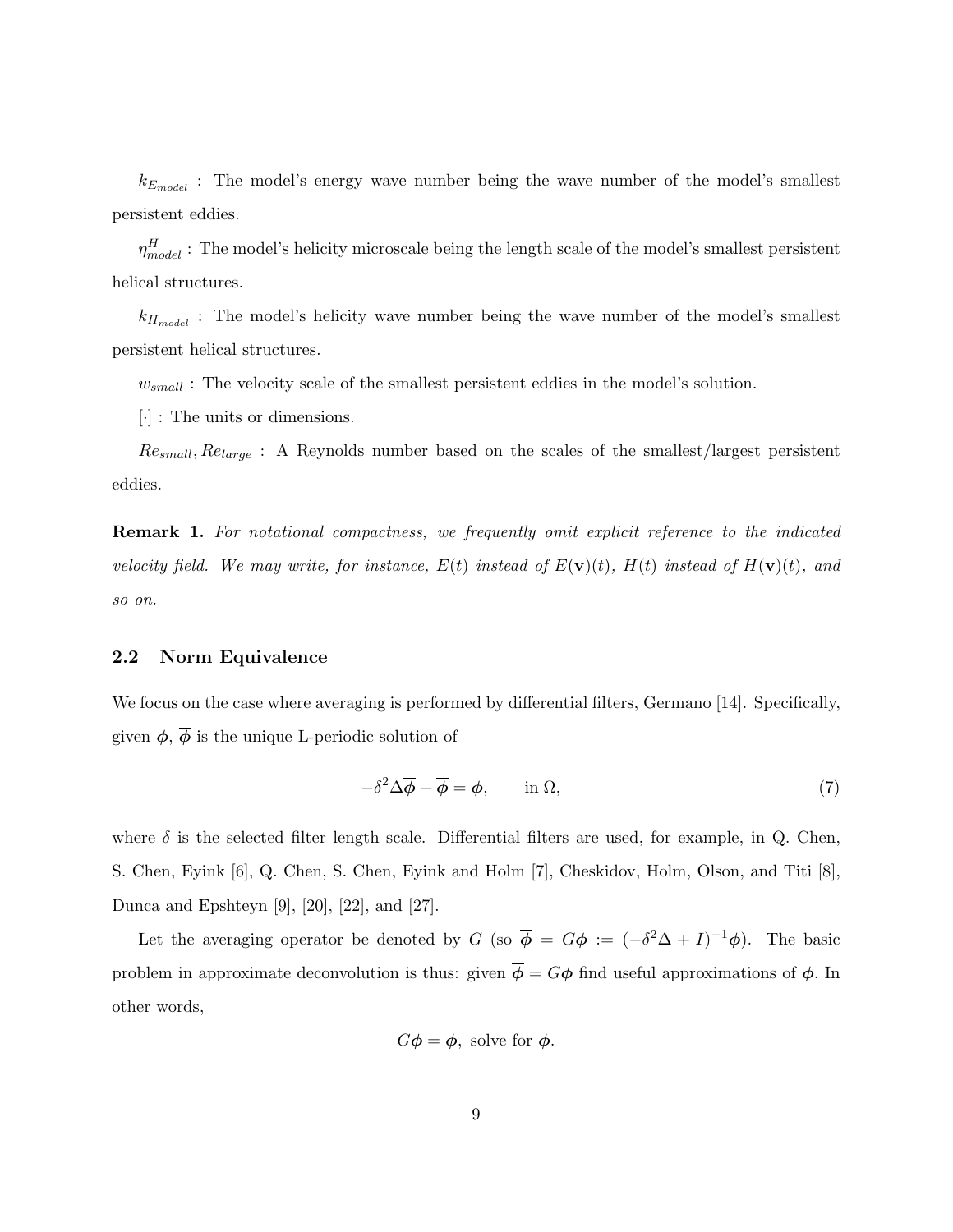For most averaging operators, G is symmetric, positive semi-definite and not stably invertible. Thus, the deconvolution problem is generically ill-posed.

The approximate deconvolution algorithm we consider was studied by van Cittert in 1931. For each  $N = 0, 1, \dots$ , it computes an approximate solution  $\phi_N$  to the above deconvolution equation by N steps of a fixed point iteration, Bertero and Boccacci [4]. Rewrite the above deconvolution equation as the fixed point problem:

given 
$$
\overline{\phi}
$$
 solve  $\phi = \phi + {\overline{\phi} - G\phi}$  for  $\phi$ .

The deconvolution approximation is then computed as follows.

## Algorithm 2.1 (van Cittert approximate deconvolution algorithm).  $\phi_0 = \overline{\phi}$ , where

for  $n=1,2,...,N-1$ , perform  $\phi_{n+1} = \phi_n + {\overline{\phi}} - G\phi_n$  $\phi_N = D_N \overline{\phi}$ 

By eliminating the intermediate steps, the  $N^{th}$  deconvolution operator  $D_N$  is

$$
D_N \phi := \sum_{n=0}^N (I - G)^n \phi.
$$
\n(8)

For example, the approximate deconvolution operators corresponding to  $N = 0, 1, 2$  are  $D_0 \phi = \overline{\phi}$ , and  $D_1\overline{\phi} = 2\overline{\phi} - \overline{\overline{\phi}}$ , and  $D_2\overline{\phi} = 3\overline{\phi} - 3\overline{\overline{\phi}} + \overline{\overline{\phi}}$ .

Lemma 2.2 (Stability of approximate deconvolution). Let averaging be defined by the differential filter (7). Then  $D_N$  is a self-adjoint, positive semi-definite operator on  $L^2(\Omega)$  with norm

$$
||D_N|| := \sup_{\phi \in L^2(\Omega)} \frac{||D_N \phi||}{||\phi||} = N + 1.
$$

*Proof.* We summarize the proof from [3] for completeness. Note that  $G := (-\delta^2 \Delta + I)^{-1}$  is a self-adjoint positive definite operator with eigenvalues between zero and one, accumulating at zero. Since  $D_N := \sum_{n=0}^N (I - G)^n$ , is a function of G, it is also self-adjoint. By the spectral mapping theorem

$$
\lambda(D_N) = \sum_{n=0}^{N} \lambda (I - G)^n = \sum_{n=0}^{N} (1 - \lambda(G))^n.
$$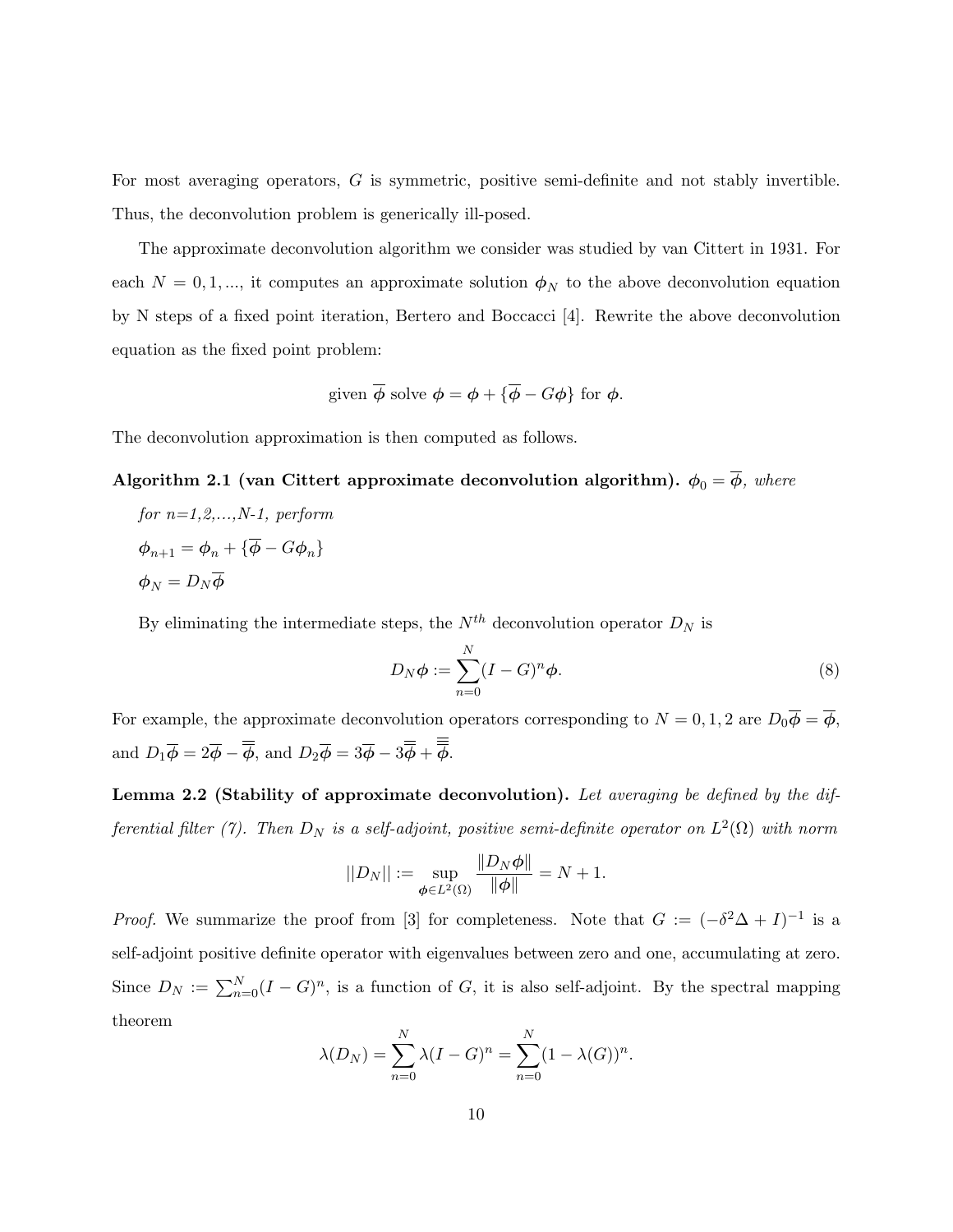Thus,  $\lambda(D_N) \geq 0$  and  $D_N$  is also positive semi-definite. Since  $D_N$  is self-adjoint, the operator norm  $||D_N||$  is also easily bounded by the spectral mapping theorem by

$$
||D_N|| = \sum_{n=0}^{N} \lambda_{\max} (I - G)^n = \sum_{n=0}^{N} (1 - \lambda_{\min}(G))^n = N + 1.
$$
 (9)

 $\Box$ 

 $\Box$ 

Definition 2.3. The deconvolution weighted norm and inner product are

$$
\|\phi\|_N = \sqrt{(\phi, D_N\phi)}
$$
 and  $(\phi, \psi)_N := (\phi, D_N\psi).$ 

for  $\phi, \psi \in L^2(\Omega)$ .

Lemma 2.4. We have

$$
||\phi||^2 \le ||\phi||_N^2 \le (N+1)||\phi||^2, \ \ \forall \phi \in L^2(\Omega) \ . \tag{10}
$$

*Proof.* As in (9),  $1 \leq \lambda(D_N) \leq N+1$  since

$$
\lambda(D_N) = \sum_{n=0}^{N} \lambda (I - G)^n = \sum_{n=0}^{N} (1 - \lambda(G))^n
$$
, and  
 
$$
0 < \lambda(G) \le 1.
$$

Since  $D_N$  is a self-adjoint operator, this proves the above equivalence of norms.

It is insightful to consider the Cauchy problem or the periodic problem and visualize the approximate deconvolution operators  $D_N$  in wave number space (re-scaled by  $k \leftarrow \delta k$ ). This shows how the N norm reweights the usual  $L^2(\Omega)$  norm. The transfer function or symbol of the first three are

$$
\widehat{D}_0 = 1,
$$
  
\n
$$
\widehat{D}_1 = 2 - \frac{1}{k^2 + 1} = \frac{2k^2 + 1}{k^2 + 1}, \text{ and}
$$
  
\n
$$
\widehat{D}_2 = 1 + \frac{k^2}{k^2 + 1} + \left(\frac{k^2}{k^2 + 1}\right)^2.
$$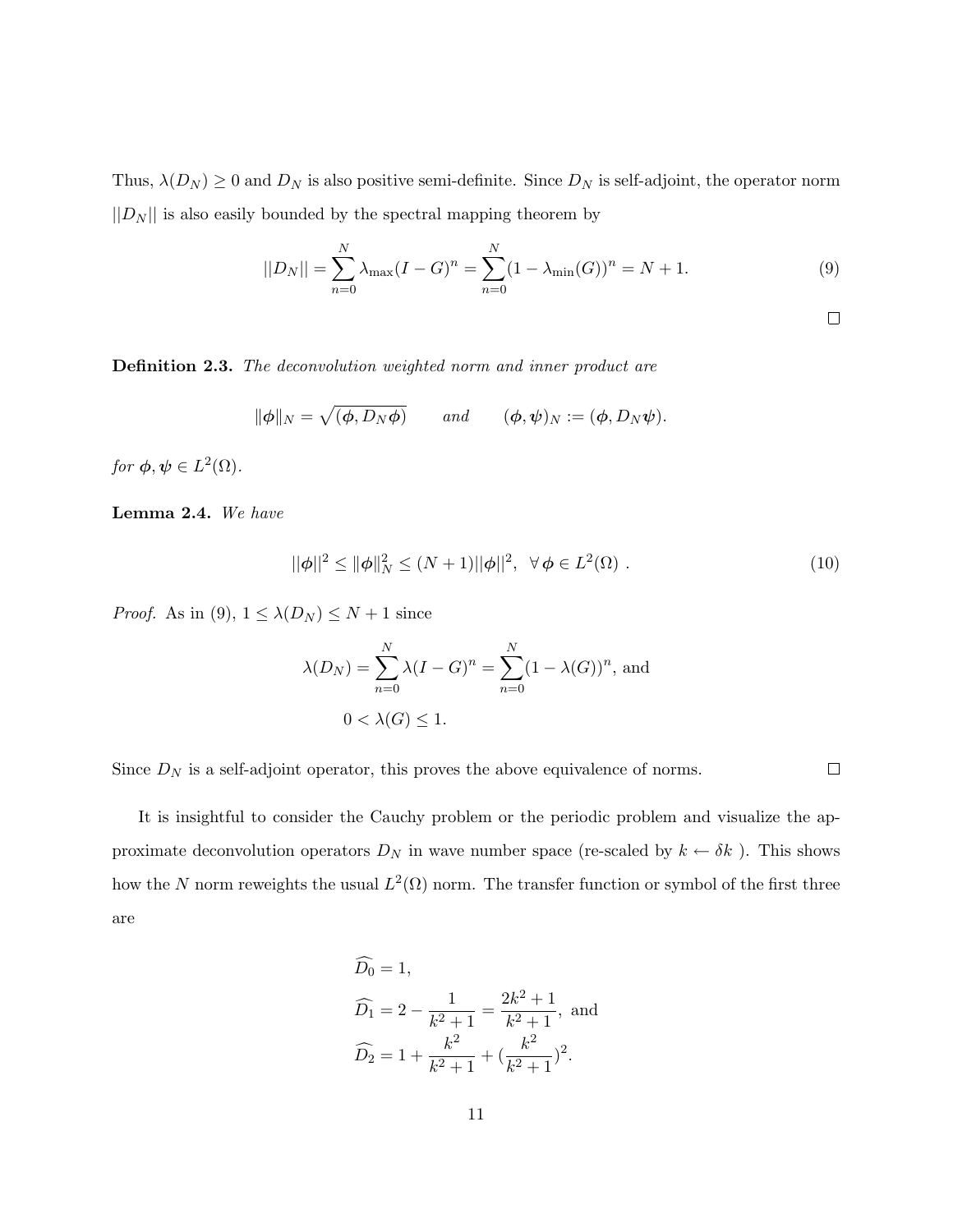

Figure 1: Approximate de-convolution operators,  $N=0,1,2$ .

Their transfer functions are plotted in figure 1 below.

Note that the plot of  $\hat{D}_N(k)$  is consistent with (10): the transfer functions are bounded below by 1, positive and uniformly bounded by  $N + 1$ . Figure 1 also reveals that the weighted norm is very close to the usual norm on the largest spacial scales but then overweights (by at most  $N + 1$ ) smaller scales.

The large scales are associated with the smooth components and with the wave numbers near zero (i.e.,  $|\mathbf{k}|$  small). Thus, the fact that  $D_N$  is a very accurate solution of the deconvolution problem for the large scales is reflected in the above graph in that the transfer functions  $\hat{D}_N(k)$  have high order contact with  $\frac{1}{1+k^2}$  near  $k=0$ .

Lemma 2.5 (Error in approximate de-convolution). For any  $\phi \in L^2(\Omega)$ ,

$$
\begin{array}{rcl}\n\phi - D_N \overline{\phi} & = & (I - A^{-1})^{N+1} \phi \\
& = & (-1)^{N+1} \delta^{2N+2} \triangle^{N+1} A^{-(N+1)} \phi,\n\end{array}
$$

*i.e.*, for smooth  $\phi$ ,  $\phi = D_N \overline{\phi} + O(\delta^{2N+2}).$ 

Proof. See Dunca and Epshteyn [9].

 $\hfill\square$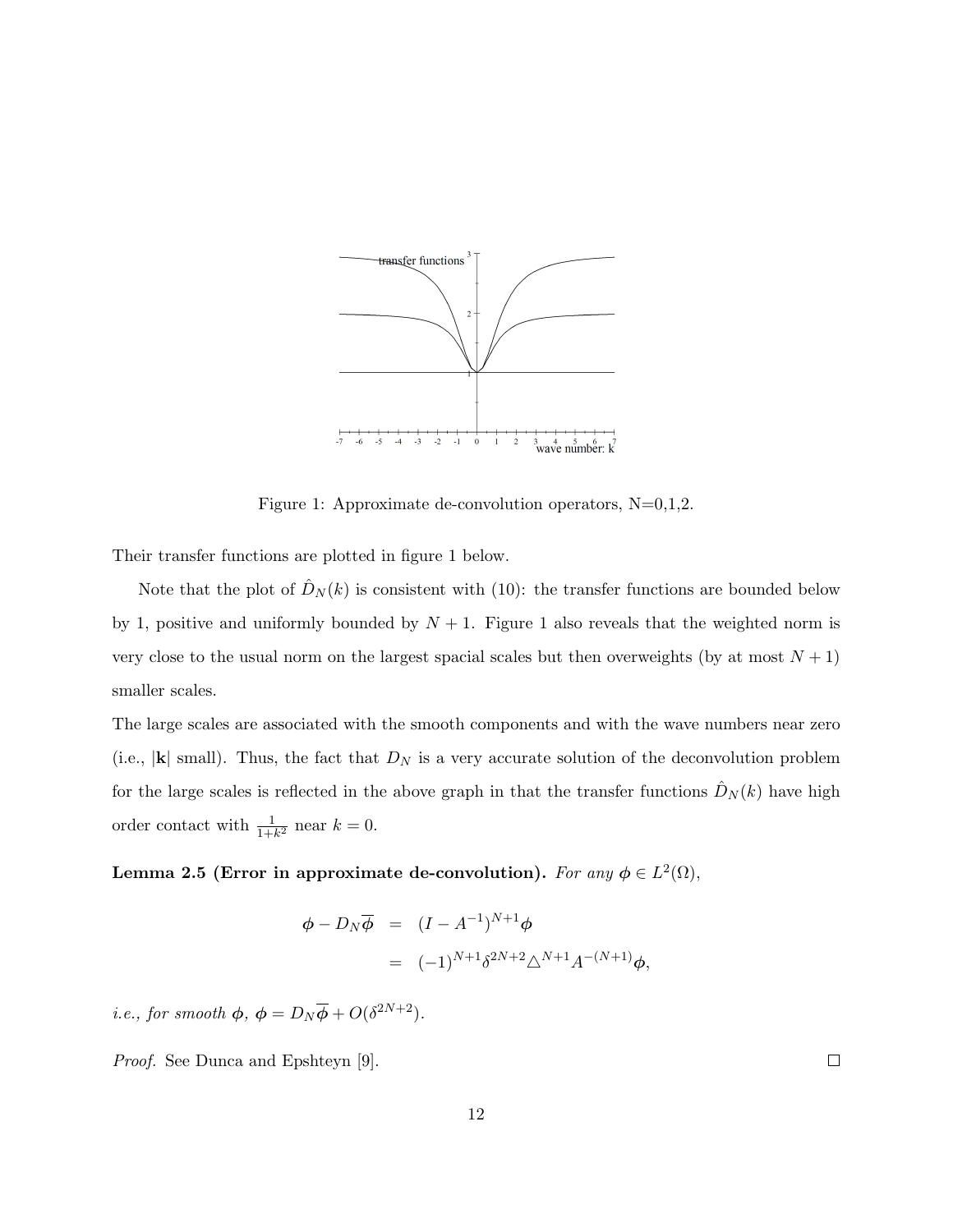**Proposition 2.6.** For  $\phi$  smooth and N fixed,

$$
\|\phi\|_N^2 = \|\phi\|^2 + O(\delta^2).
$$

*Proof.* This is obvious from figure 1 because  $\hat{D}_N(k)$  and 1 have second order contact at  $k = 0$ . There is a short (but not very insightful) proof using  $\phi - \overline{\phi} = O(\delta^2)$  and  $\phi - D_N \overline{\phi} = O(\delta^{2N+2})$  as follows:

$$
(\phi, D_N\phi) = (\phi, \phi) + (\phi, D_N\overline{\phi} - \phi) + (\phi, D_N(\phi - \overline{\phi})) = ||\phi||^2 + O(\delta^{2N+2}) + O(\delta^2).
$$

## 3 Properties of the Approximate Deconvolution LES Models

The following proposition recalls from Dunca and Epstheyn [9] and [27], respectively, the energy and helicity balances of the ADM (3).

Proposition 3.1 (Model energy and helicity balance). Consider the ADM (3). The unique strong solution  $\bf{w}$  of (3) satisfies

$$
\frac{1}{2}[\|\mathbf{w}(t)\|_{N}^{2} + \delta^{2} \|\nabla \mathbf{w}(t)\|_{N}^{2}] + \int_{0}^{t} \nu \|\nabla \mathbf{w}(t')\|_{N}^{2} + \nu \delta^{2} \|\Delta \mathbf{w}(t')\|_{N}^{2} dt' =
$$
\n
$$
= \frac{1}{2}[\|\mathbf{w}_{0}\|_{N}^{2} + \delta^{2} \|\nabla \mathbf{w}_{0}\|_{N}^{2}] + \int_{0}^{t} (\mathbf{f}(t'), \mathbf{w}(t'))_{N} dt'. \quad (11)
$$

$$
(\mathbf{w}(t), \nabla \times \mathbf{w}(t))_N + \delta^2 (\nabla \times \mathbf{w}(t), (\nabla \times)^2 \mathbf{w}(t))_N
$$
  
+2\n
$$
+ 2\nu \int_0^t (\nabla \times \mathbf{w}(t'), (\nabla \times)^2 \mathbf{w}(t'))_N + \delta^2 ((\nabla \times)^2 \mathbf{w}(t'), (\nabla \times)^3 \mathbf{w}(t'))_N dt'
$$
  
= 
$$
(\mathbf{w}_0, \nabla \times \mathbf{w}_0)_N + \delta^2 (\nabla \mathbf{w}_0, (\nabla \times)^2 \mathbf{w}_0)_N + \int_0^t (\mathbf{f}(t'), \mathbf{w}(t'))_N dt'
$$
(12)

Proof. See Dunca and Epshteyn [9] for the energy equality and [27] for the helicity balance.

 $\Box$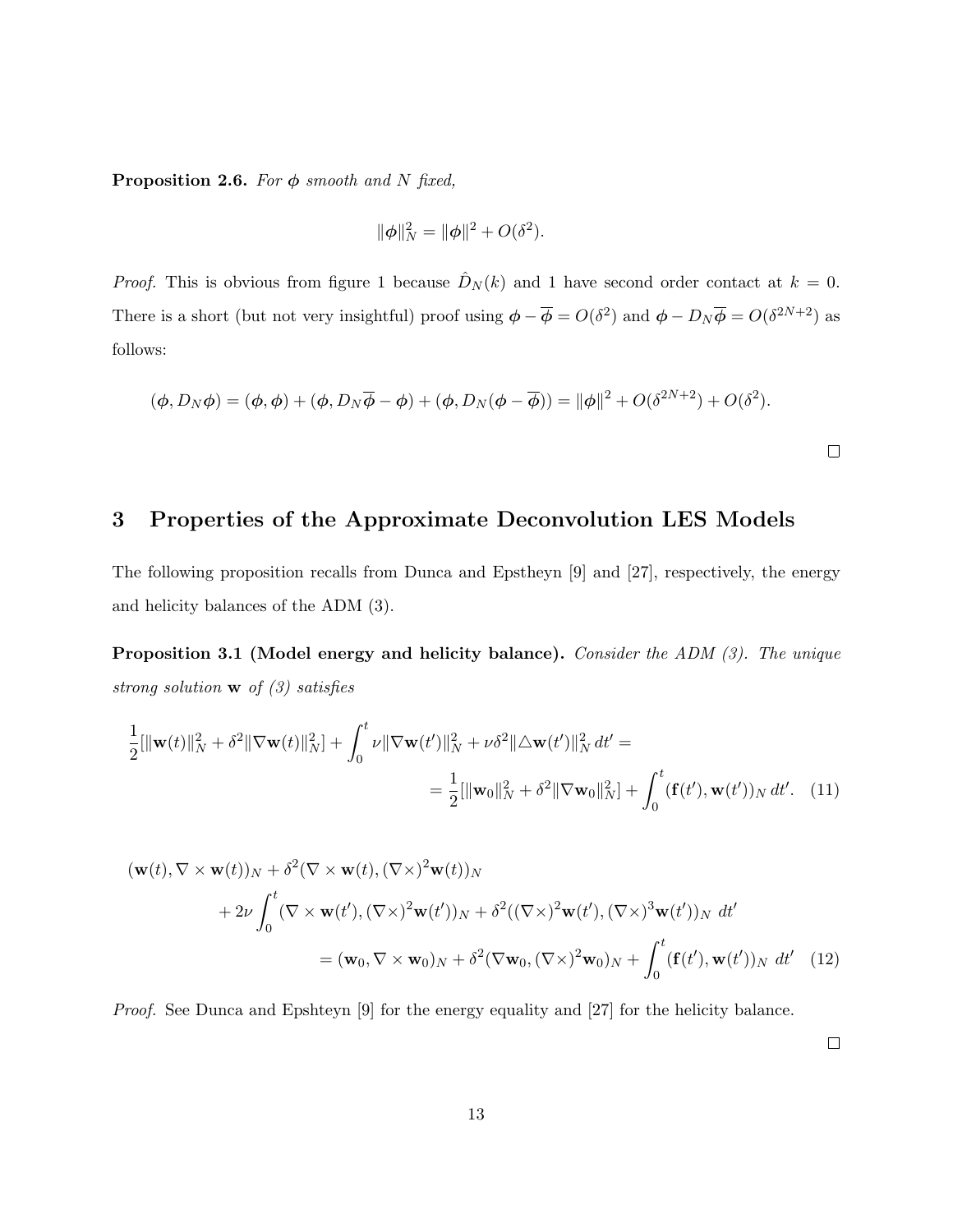Remark 2. From this proposition, we can clearly identify the analogs in the ADM (3) of the physical quantities of kinetic energy, energy dissipation rate, helicity, helicity dissipation rate, and power input, given next.

#### Definition 3.2.

$$
E_{model}(t) := \frac{1}{2L^3} \{ ||\mathbf{w}(t)||_N^2 + \delta^2 ||\nabla \mathbf{w}(t)||_N^2 \}
$$
\n(13)

$$
\varepsilon_{model}(t) \quad := \quad \frac{\nu}{L^3} \{ ||\nabla \mathbf{w}(t)||_N^2 + \delta^2 ||\Delta \mathbf{w}(t)||_N^2 \} \tag{14}
$$

$$
H_{model}(t) := \frac{1}{L^3} \{ \mathbf{w}(t), \nabla \times \mathbf{w}(t) \}_N + \delta^2 (\nabla \times \mathbf{w}(t), (\nabla \times)^2 \mathbf{w}(t))_N \}
$$
(15)

$$
\gamma_{model}(t) := \frac{2\nu}{L^3} \{ (\nabla \times \mathbf{w}(t), (\nabla \times)^2 \mathbf{w}(t))_N + \delta^2 ((\nabla \times)^2 \mathbf{w}(t), (\nabla \times)^3 \mathbf{w}(t))_N \}
$$
(16)

$$
P_{model}(t) := \frac{1}{L^3}(\mathbf{f}(t), \mathbf{w}(t))_N
$$
\n(17)

Proposition 3.3. For smooth w,

$$
E_{model}(t) = E(t) + O(\delta^2), \qquad \varepsilon_{model}(t) = \varepsilon(t) + O(\delta^2),
$$
  
\n
$$
H_{model}(t) = H(t) + O(\delta^2), \qquad \gamma_{model}(t) = \gamma(t) + O(\delta^2)
$$
  
\n
$$
P_{model}(t) = P(t) + O(\delta^2).
$$

Proof. This follows directly from the Definition 3.2, Proposition 2.6 and Lemma 2.5.  $\Box$ 

Remark 3. The energy dissipation in the model

$$
\varepsilon_{model}(t) := \frac{\nu}{L^3} \|\nabla \mathbf{w}(t)\|_N^2 + \frac{\nu}{L^3} \delta^2 \|\Delta \mathbf{w}(t)\|_N^2
$$
\n(18)

is enhanced by the extra term (which is equivalent to  $\nu \delta^2 ||\Delta \mathbf{w}(t)||^2$ ). This term acts as an irreversible energy drain localized at large local fluctuations. The kinetic energy of the model has an extra term

$$
E_{model}(t) := \frac{1}{2L^3} [\|\mathbf{w}(t)\|_{N}^2 + \delta^2 \|\nabla \mathbf{w}(t)\|_{N}^2]
$$
(19)

which is uniformly equivalent to  $\delta^2 ||\nabla \mathbf{w}(t)||^2$ .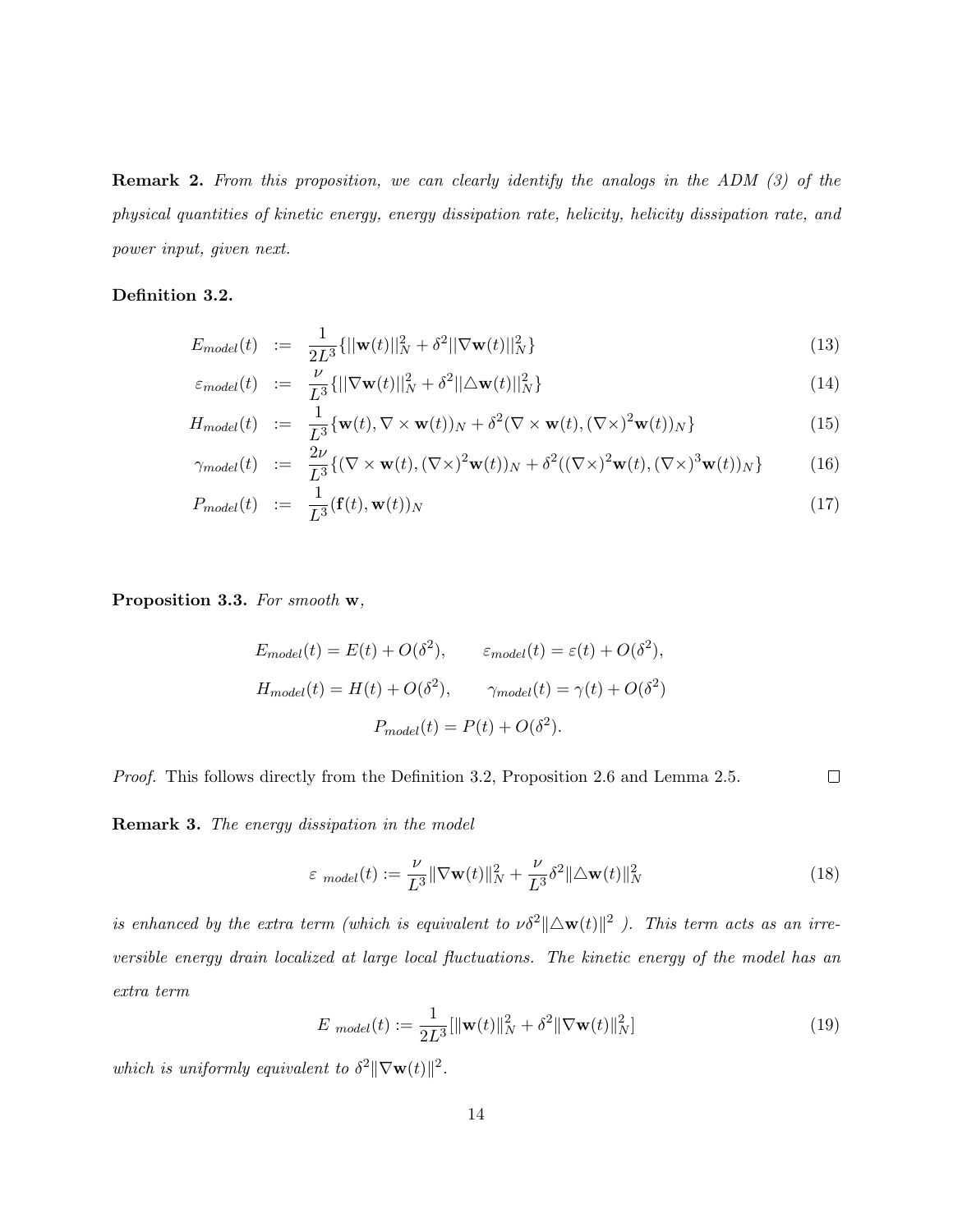The true kinetic energy  $(E(t) := \frac{1}{2L^3} ||\mathbf{w}(t)||^2)$  in regions of large deformations is thus extracted, conserved and stored in the kinetic energy penalty term  $\delta^2 ||\nabla \mathbf{w}(t)||^2$ .

#### 3.1 Spectral Representation of the Kinetic Energy

In order to represent the true kinetic energy and the model's kinetic energy spectrally, we expand the velocity field  $\mathbf{w}(\mathbf{x}, t)$  in Fourier series as follows:

$$
\mathbf{w}(\mathbf{x},t) = \sum_{k} \sum_{|\mathbf{k}|=k} \hat{\mathbf{w}}(\mathbf{k},t) e^{i\mathbf{k}\cdot\mathbf{x}},
$$
\n(20)

where  $\mathbf{k} \in \mathbb{Z}^3$  is the wave number and

$$
\hat{\mathbf{w}}(\mathbf{k},t) = \frac{1}{L^3} \int_{\Omega} \mathbf{w}(\mathbf{x},t) e^{-i\mathbf{k}\cdot\mathbf{x}} d\mathbf{x}
$$

are the Fourier coefficients.

Using Parseval's equality

$$
\frac{1}{2 L^3} ||\mathbf{w}(t)||^2 = \sum_{k} \sum_{|\mathbf{k}|=k} \frac{1}{2} |\hat{\mathbf{w}}(\mathbf{k}, t)|^2.
$$

The above formula is equivalent to writing

$$
E(t) = \frac{2\pi}{L} \sum_{k} E(k, t),
$$

where

$$
E(k,t) := \frac{L}{2\pi} \sum_{|\mathbf{k}|=k} \frac{1}{2} |\hat{\mathbf{w}}(\mathbf{k},t)|^2.
$$

Then, the time averaged kinetic energy is

$$
E = \langle E(t) \rangle, \quad \text{or} \quad E = \frac{2\pi}{L} \sum_{k} E(k),
$$

where  $E(k) = \langle E(k, t) \rangle$ .

The model's kinetic energy (13) and energy dissipation rate (14) can also be decomposed in Fourier modes.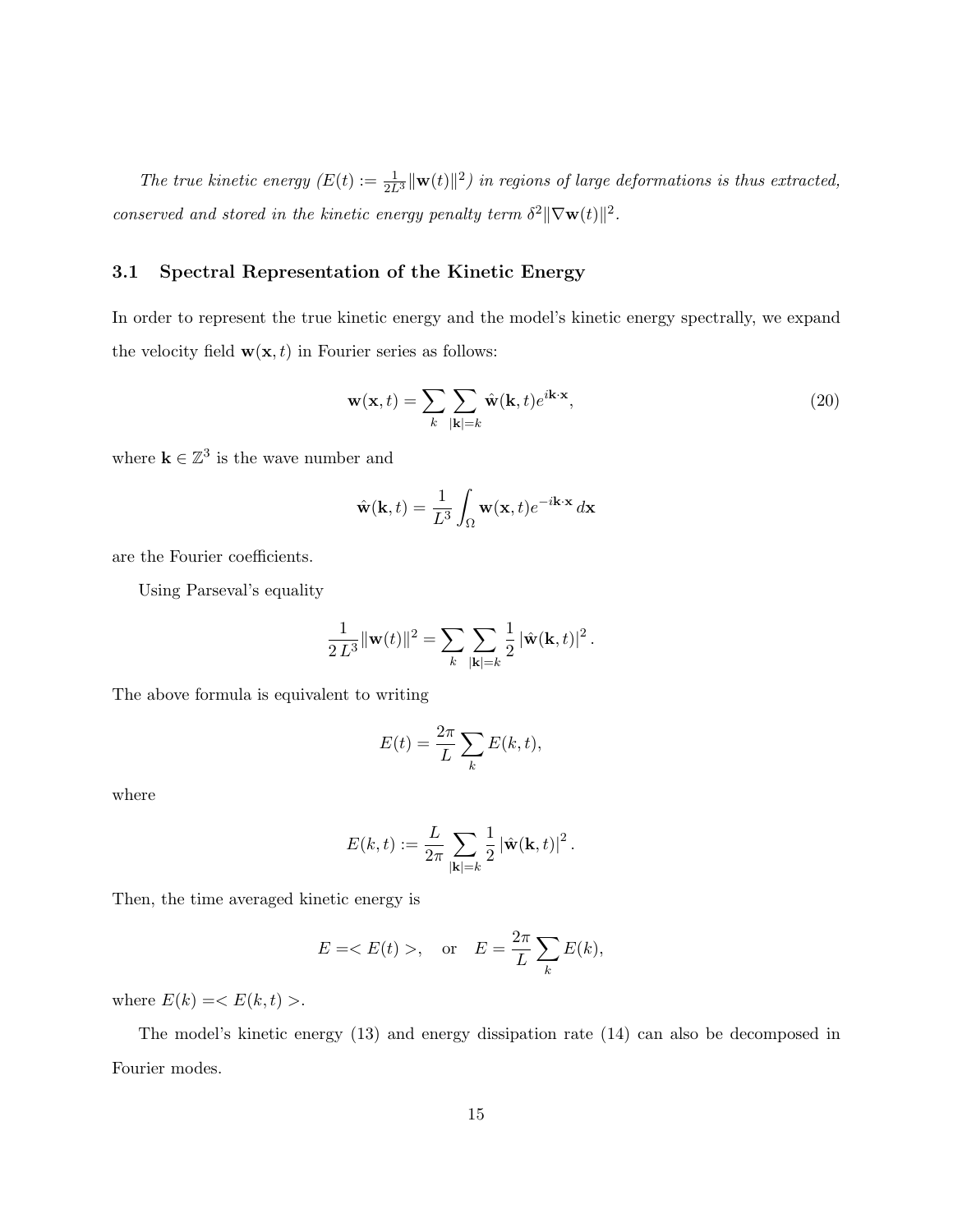Proposition 3.4. In Fourier space, (13) corresponds to

$$
E_{model}(t) = \sum_{k} \hat{D}_{N}(k) (1 + \delta^{2} k^{2}) E(k, t),
$$
\n(21)

or equivalently,

$$
E_{model}(t) = \frac{2\pi}{L} \sum_{k} E_{model}(k, t),
$$
\n(22)

where

$$
E_{model}(k, t) := \hat{D}_N(k) \left(1 + \delta^2 k^2\right) E(k, t). \tag{23}
$$

Proof. Using Parseval's equality again, we get

$$
\frac{1}{2 L^3} \|\mathbf{w}(t)\|_N = \sum_{k} \sum_{|\mathbf{k}|=k} \frac{1}{2} \hat{D}_N(k) \|\hat{\mathbf{w}}(\mathbf{k}, t)\|^2
$$
\n(24)

and

$$
\frac{1}{2 L^3} \|\nabla \mathbf{w}(t)\|_{N} = \sum_{k} \sum_{|\mathbf{k}|=k} \frac{1}{2} k^2 \hat{D}_N(k) |\hat{\mathbf{w}}(\mathbf{k}, t)|^2.
$$
 (25)

 $\Box$ 

Adding (24) and (25) proves the claim.

**Lemma 3.5.** In wave number space, we can rewrite  $(14)$ , the model's energy dissipation:

$$
\varepsilon_{model}(t) = \nu \frac{2\pi}{L} \sum_{k} \hat{D}_N(k) k^2 (1 + \delta^2 k^2) E(k, t). \tag{26}
$$

Using (23), equation (26) can be further simplified to

$$
\varepsilon_{model}(t) = \nu \frac{2\pi}{L} \sum_{k} k^2 E_{model}(k, t). \tag{27}
$$

Proof. Start with equation (14) and proceed as in the proof of Proposition 3.4.  $\Box$ 

Next, we turn to the spectral representation of helicity.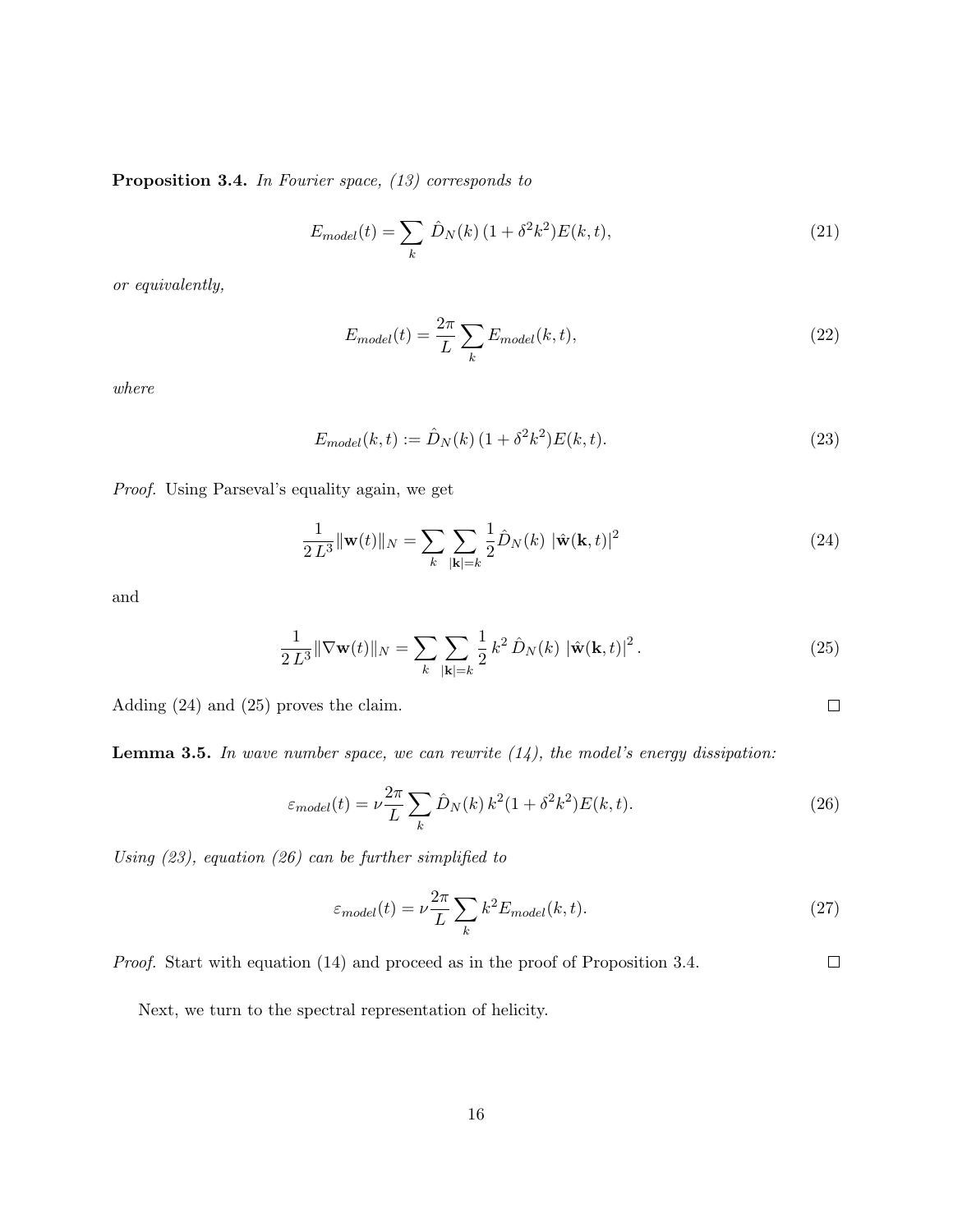#### 3.2 Helical Mode Decomposition

**Definition 3.6.** The helical modes  $\mathbf{h}_{\pm}$  are orthonormal eigenvectors of the curl operator, i.e.  $i\mathbf{k} \times \mathbf{h}_{\pm} = \pm k\mathbf{h}_{\pm}.$ 

Since w is incompressible,  $\mathbf{k} \cdot \hat{\mathbf{w}}(\mathbf{k}, t) = 0$  and we can write  $\hat{\mathbf{w}}(\mathbf{k}, t) = a_{+}(\mathbf{k}, t)\mathbf{h}_{+} + a_{-}(\mathbf{k}, t)\mathbf{h}_{-}$ . For the spectral decomposition of helicity, we follow Q. Chen, S. Chen and Eyink [6] and Waleffe [30] and expand  $\hat{\mathbf{w}}(\mathbf{k}, t)$  in a basis of helical modes. Therefore, velocity and vorticity can be expanded as

$$
\mathbf{w}(\mathbf{x},t) = \sum_{k} \sum_{|\mathbf{k}|=k} \sum_{s=\pm} a_s(\mathbf{k},t) \mathbf{h}_s(\mathbf{k}) e^{i\mathbf{k}\cdot\mathbf{x}},
$$
\n(28)

$$
\nabla \times \mathbf{w}(\mathbf{x},t) = \sum_{k} \sum_{|\mathbf{k}|=k} \sum_{s=\pm} s k a_s(\mathbf{k},t) \mathbf{h}_s(\mathbf{k}) e^{i\mathbf{k}\cdot\mathbf{x}}
$$
(29)

Similarly,

$$
(\nabla \times)^n \mathbf{w}(\mathbf{x}, t) = \sum_{k} \sum_{|\mathbf{k}|=k} \sum_{s=\pm} s^n k^n a_s(\mathbf{k}, t) \mathbf{h}_s(\mathbf{k}) e^{i\mathbf{k} \cdot \mathbf{x}}.
$$
 (30)

Recall first the definition of helicity, equation  $(5)$ , for the model's velocity w. Expanding w in helical modes, we get

$$
H(t) = \frac{2\pi}{L} \sum_{k} H(k, t),
$$

where

$$
H(k,t) := s k \frac{L}{2\pi} \sum_{|\mathbf{k}|=k} \sum_{s=\pm} |a_s(\mathbf{k},t)|^2.
$$

**Proposition 3.7.** The model's helicity spectrum,  $H_{model}(k, t)$  is related to the true helicity spectrum,  $H(k, t)$ , as

$$
H_{model}(k,t) = \hat{D}_N(k)(1+\delta^2 k^2)H(k,t).
$$
\n(31)

*Proof.* Using  $(28)-(30)$ , we have

$$
\frac{1}{L^3}(\mathbf{w}(t), \nabla \times \mathbf{w}(t))_N = \sum_{k} \sum_{|\mathbf{k}|=k} \sum_{s=\pm} s \hat{D}_N(k) k |a(\mathbf{k}, t)|^2
$$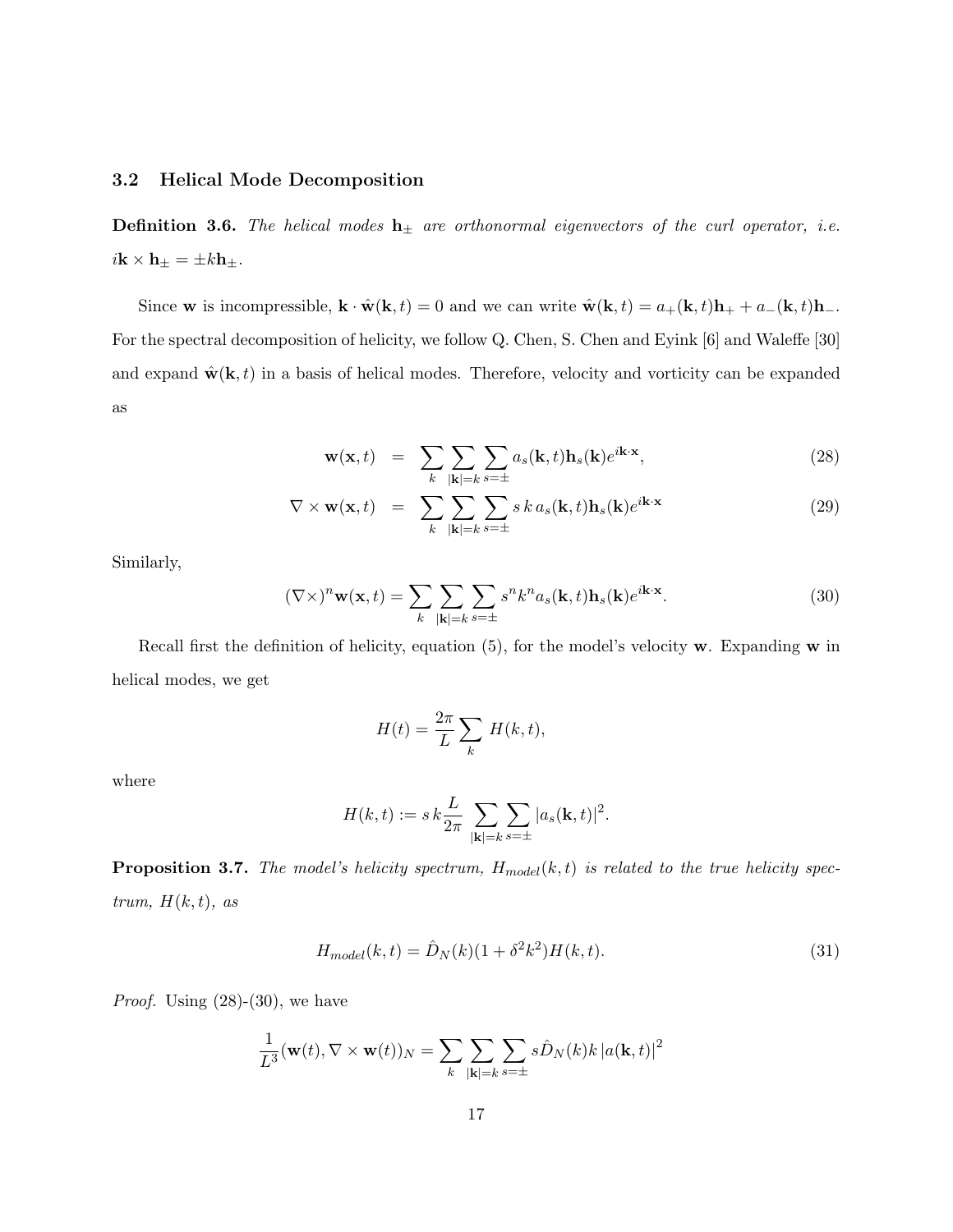and

$$
\frac{1}{L^3}(\nabla \times \mathbf{w}(t), (\nabla \times)^2 \mathbf{w}(t))_N = \sum_{k} \sum_{|\mathbf{k}|=k} \sum_{s=\pm} s \hat{D}_N(k) k^3 |a(\mathbf{k}, t)|^2
$$

so that

$$
H_{model}(t) = \frac{2\pi}{L} \sum_{k} H_{model}(k, t) = \frac{2\pi}{L} \sum_{k} \hat{D}_{N}(k)(1 + \delta^{2}k^{2})H(k).
$$
 (32)

 $\Box$ 

 $\Box$ 

Corollary 3.8.  $H_{model}(k, t)$  and  $H(k, t)$  satisfy  $H_{model}(k, t) \simeq (1 + \delta^2 k^2) H(k, t)$ :

$$
(1 + \delta^2 k^2)H(k, t) \le H_{model}(k, t) \le (N + 1)(1 + \delta^2 k^2)H(k, t). \tag{33}
$$

*Proof.* By Lemma 2.2,  $1 \leq \hat{D}_N(k) \leq N+1$  is bounded.

**Lemma 3.9.** In wave number space, we can rewrite  $(16)$ , the model's helicity dissipation:

$$
\gamma_{model}(t) = \nu \sum_{k} \sum_{|\mathbf{k}|=k} \sum_{s=\pm} \hat{D}_N(k) \, sk^3 (1 + \delta^2 k^2) \, |a_s(\mathbf{k}, t)|^2 \,. \tag{34}
$$

Using  $(32)$ , equation  $(34)$  can be further simplified to

$$
\gamma_{model}(t) = \nu \frac{2\pi}{L} \sum_{k} k^2 H_{model}(k, t). \tag{35}
$$

*Proof.* Use  $(28)-(30)$  to write  $(16)$  in helical modes.

 $\Box$ 

## 4 Phenomenology of the Joint ADM Energy and Helicity Cascade

Since helicity plays a key role in organizing three dimensional flows, it is important to understand the extent to which statistics of helicity predicted by an LES model are correct. We answer that question in this section by extending the similarity theory of approximate deconvolution models (begun in [20]) to elucidate the details of the model's helicity cascade and its connection to the model's energy. Inspired by the earlier work on helicity cascades in the Navier-Stokes equations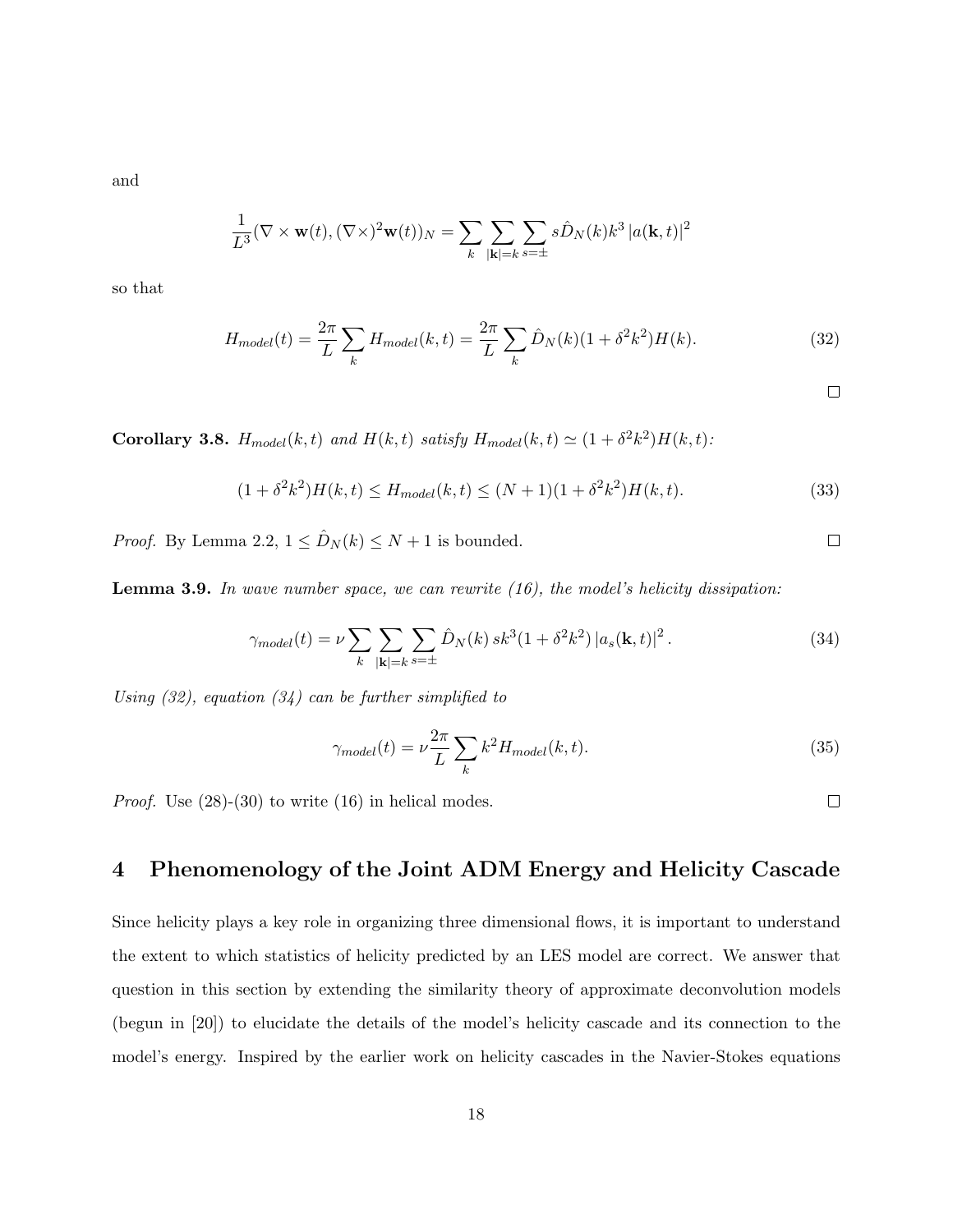done by Brissaud, Frisch, Leorat, Lesieur and Mazure [12], Ditlevsen and Giuliani [10, 11], Q. Chen, S. Chen and Eyink [6], we investigate the existence and details of the joint cascade of energy and helicity for the family of ADM's adapting a dynamic argument of Kraichnan, [16].

Let  $\Pi_{model}(k)$  and  $\Sigma_{model}(k)$  denote the total energy and helicity transfer from all wave numbers  $\langle k \rangle$  to all wave numbers  $\langle k \rangle$ .

**Definition 4.1.** We say that the model exhibits a joint cascade of energy and helicity if in some inertial range,  $\Pi_{model}(k)$  and  $\Sigma_{model}(k)$  are independent of the wave number, i.e.,  $\Pi_{model}(k)$  =  $\varepsilon_{model}$  and  $\Sigma_{model}(k) = \gamma_{model}$ .

Following Kraichnan's formulation of Kolmogorov's ideas of localness of interaction in k space, we assume the following.

**Assumption 1.**  $\Pi_{model}(k)$  ( $\Sigma_{model}(k)$ ) is proportional to the ratio of the total energy  $\sim kE_{model}(k)$ ( total helicity  $\sim kH_{model}(k)$ ) available in wave numbers of order k and to some effective rate of shear  $\sigma(k)$  which acts to distort flow structures of scale  $1/k$ .

The distortion time  $\tau(k)$  of flow structures of scale  $1/k$  due to the shearing action  $\sigma(k)$  of all wave numbers  $\leq k$  is given by:

$$
\tau(k) \sim \frac{1}{\sigma(k)} \quad \text{with} \quad \sigma(k)^2 \sim \int_0^k p^2 E_{model}(p) dp. \tag{36}
$$

The conjecture of joint linear cascades of energy and helicity is based on the idea (supported in numerical experiments of Bourne and Orszag [5]) that since energy and helicity are both dissipated by the same mechanism (of viscosity), they relax over comparable time scales.

**Assumption 2.**  $\tau(k)$  and  $\sigma(k)$  are the same for energy and helicity of the model.

We therefore write

$$
\Pi_{model}(k) \sim kE_{model}(k) / \tau(k) \quad \text{and} \quad \Sigma_{model}(k) \sim kH_{model}(k) / \tau(k). \tag{37}
$$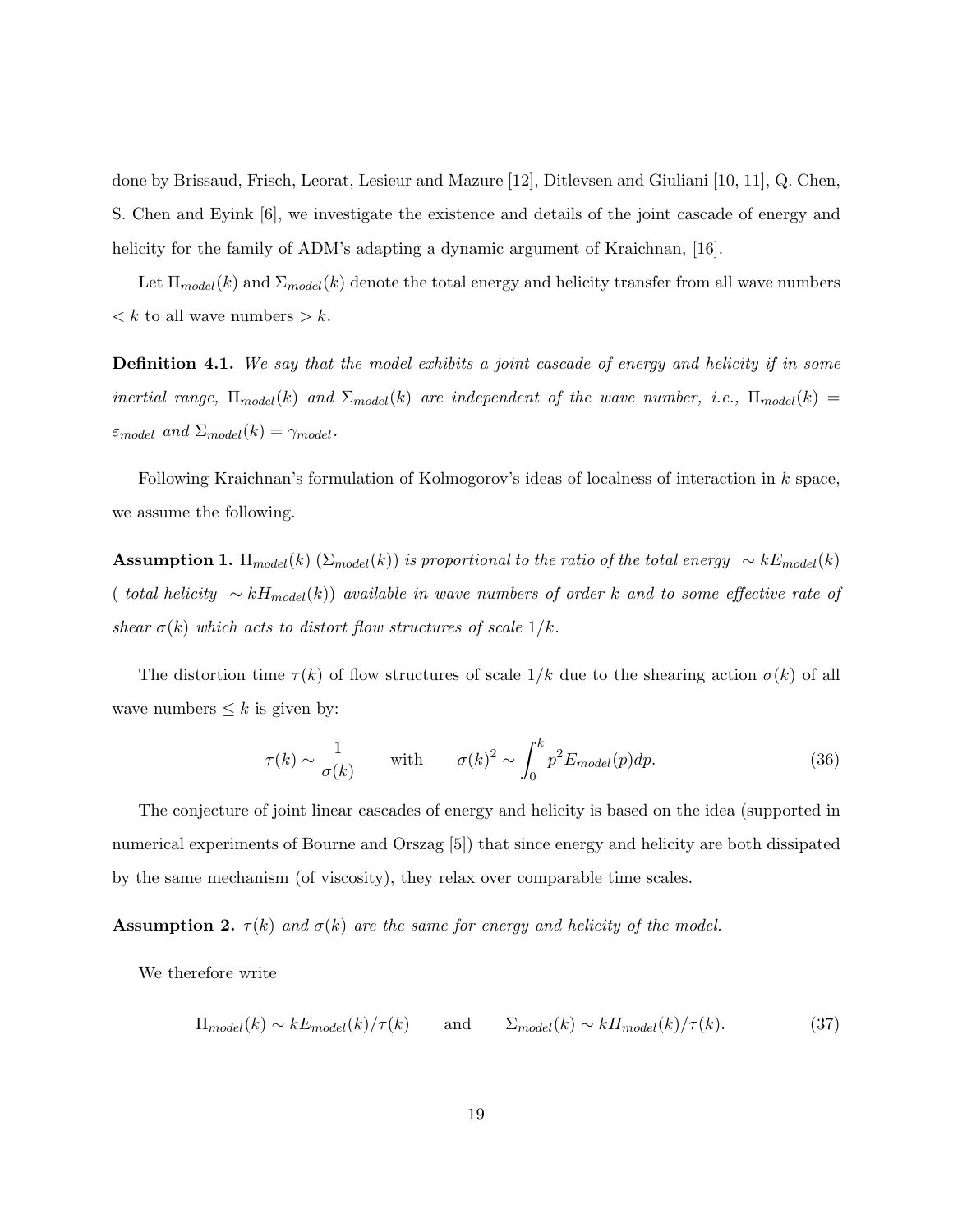In the definition of mean-square shear (36) the major contribution is from  $p \sim k$ , in accord with Kolmogorov's localness assumption. This gives

$$
\tau(k) \sim k^{-3/2} E_{model}^{-1/2}(k). \tag{38}
$$

Putting (37) and (38) together with the fact that  $\Sigma_{model}(k) = \gamma_{model}$ , it follows that the ADM model helicity spectrum is given by:

$$
H_{model}(k) \sim \gamma_{model} k^{-5/2} E_{model}^{-1/2}(k)
$$

i.e.,

$$
H_{model}(k) \sim \gamma_{model} \varepsilon_{model}^{-1/3} k^{-5/3}.
$$
\n(39)

Using relation (33), we write

$$
H(k) \sim \frac{\gamma_{model} \varepsilon_{model}^{-1/3} k^{-5/3}}{1 + \delta^2 k^2},
$$

which shows that the true helicity spectrum is cut by this family of models as

$$
H(k) \sim \gamma_{model} \varepsilon_{model}^{-1/3} k^{-5/3}, \text{ for } k \le \frac{1}{\delta}, \tag{40}
$$

$$
H(k) \sim \gamma_{model} \varepsilon_{model}^{-1/3} \delta^{-2} k^{-11/3} , \text{ for } k \ge \frac{1}{\delta} . \tag{41}
$$

The above result is depicted in Figure 2.

The energy spectrum  $E_{model}(k)$  follows analogously [20]:

$$
E_{model}(k) \sim \varepsilon_{model}^{2/3} k^{-5/3}.
$$
\n(42)

Further,

$$
E(k) \sim \varepsilon_{model}^{2/3} k^{-5/3}, \text{ for } k \le \frac{1}{\delta}, \tag{43}
$$

$$
E(k) \sim \varepsilon_{model}^{2/3} \delta^{-2} k^{-11/3} , \text{ for } k \ge \frac{1}{\delta} . \tag{44}
$$

Thus, down to the cutoff length scale (or up to the cutoff wave number) the ADM predicts the correct energy and helicity cascades.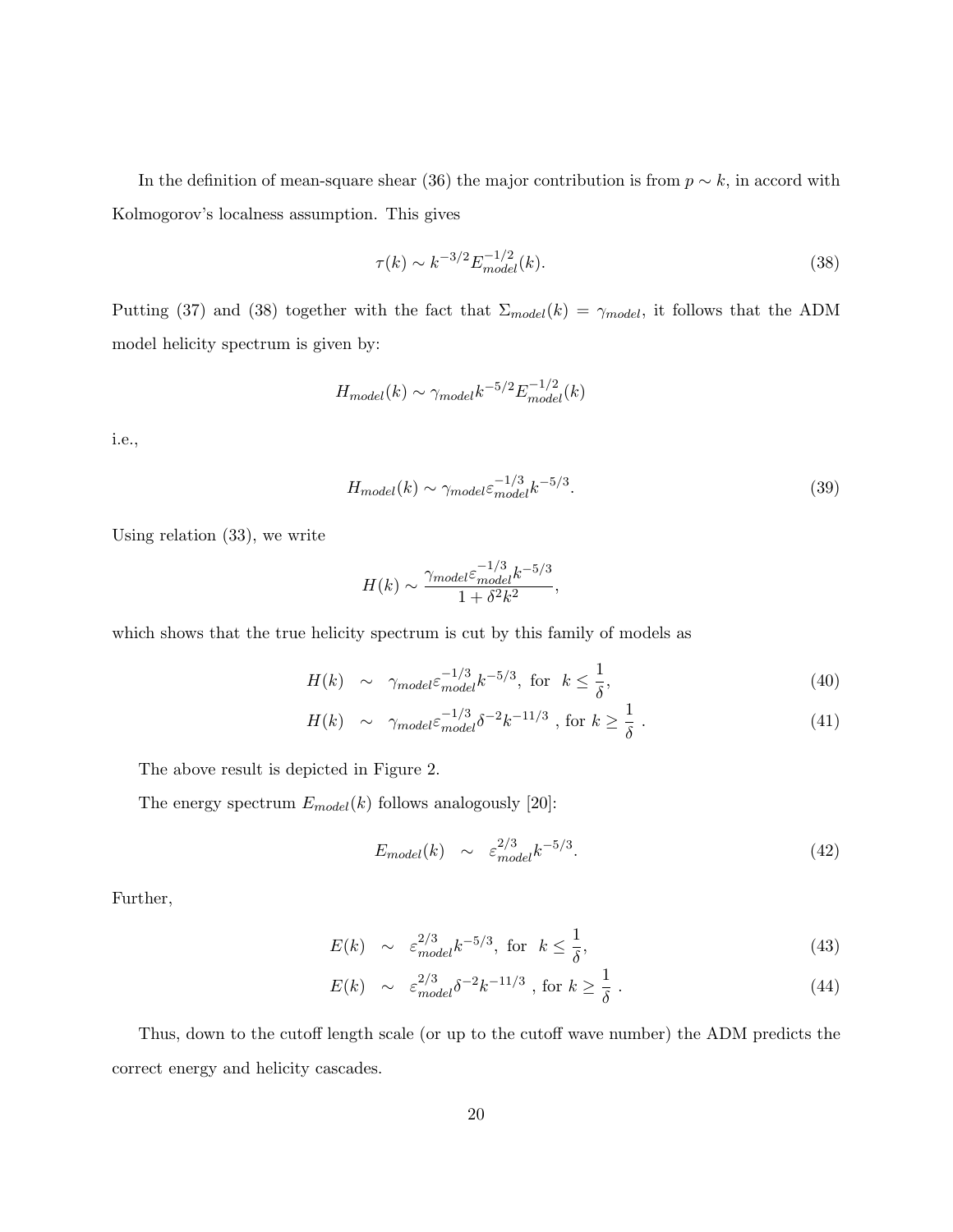

Figure 2: The helicity spectrum of Approximate Deconvolution Models

## 5 Model's Helicity Microscale and Consistency of the Cascade

On a small enough scale, viscosity grinds down all the flow's organized structures (including helicity) and ends all cascades (including the helicity cascade). The length scale,  $\eta_H$ , at which helical structures do not persist and begin to decay exponentially fast is called the helicity microscale (in analogy with the Kolmogorov microscale for kinetic energy). The correct estimate of the helicity microscale for the NSE is unclear: two estimates with strong arguments in favor of each appear in the literature. The microscale has been estimated for isotropic turbulence by Ditlevsen and Giuliani in [10] to be different (larger) from the Kolmogorov scale  $\eta_{Kolmogorov}$ :  $\eta_H \sim \nu^{-3/7} \gamma^{3/7} \epsilon^{-2/7}$  based on the decomposition of helicity flux in  $\pm$  helical modes. On the other hand, Q. Chen, S. Chen and Eyink in [6] show that the net helicity flux is constant up to  $\eta_{Kolmogorov} = k_E^{-1}$  $\overline{E}^{-1}$ ), so there is no shorter inertial range for helicity cascade.

In this section, we find that the same occurs when one computes the model's helicity microscale. Based on the equilibrium of the helicity flux, we derive a model's helicity microscale,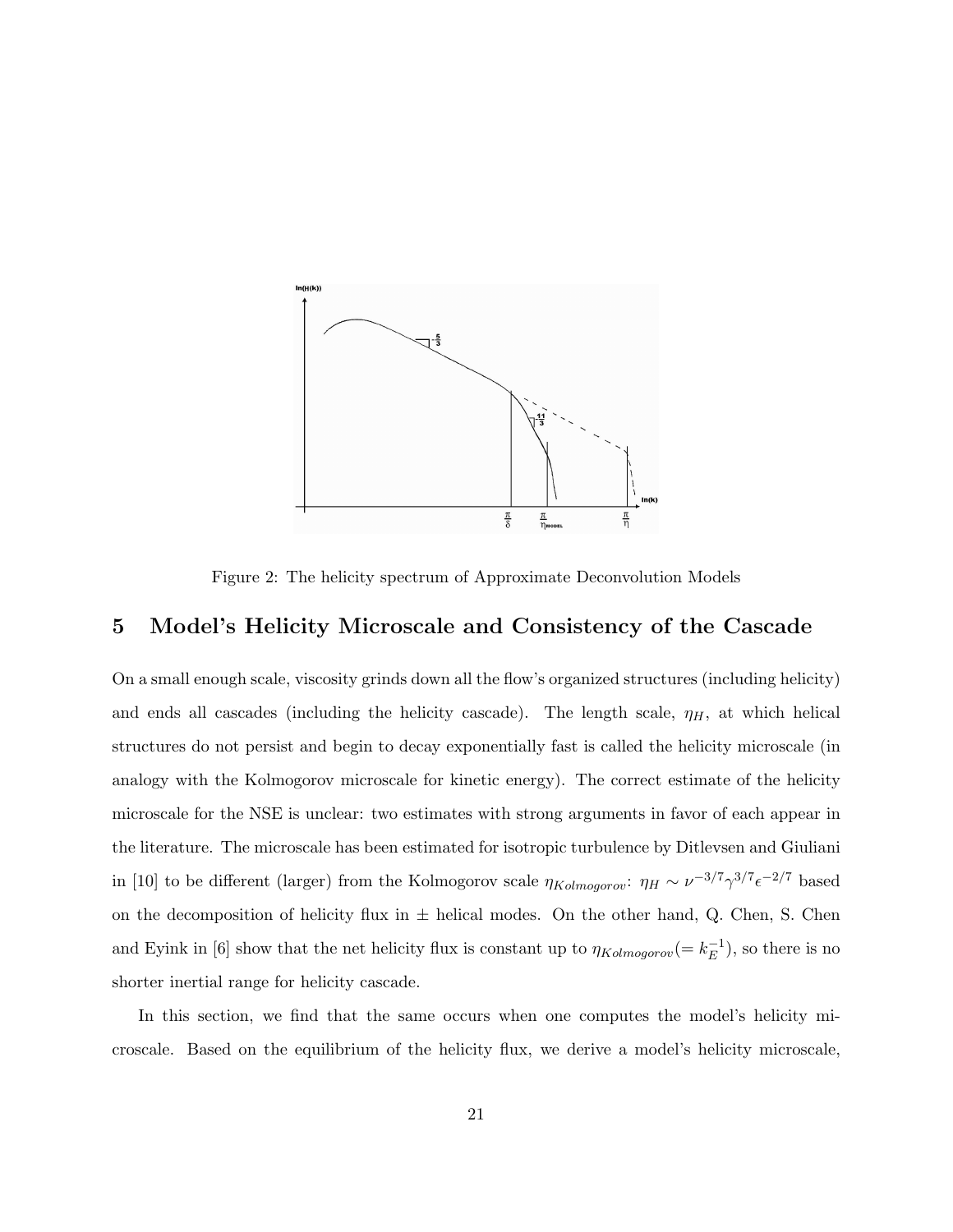$\eta_{model}^H$ , whereas we show that the model's helicity cascade derived in Section 4 is consistent up to  $k_{E_{model}} = (\eta_{model}^{E})^{-1}$ , in the sense introduced by Q. Chen, S. Chen and Eyink in [6]. These two results do not contradict each other.

#### 5.1 Model's helicity microscale

Using ideas in [20] from the derivation of the energy microscale,  $\eta_{model}^{E}$ , we estimate the ADM's helicity microscale to be:

$$
\begin{aligned}\n\eta_{model}^H &\sim Re^{-3/11} \delta^{6/11} L^{5/11}, & \text{if } \delta < \eta_{model}^H \\
\eta_{model}^H &\sim Re^{-3/5} L, & \text{if } \delta > \eta_{model}^H\n\end{aligned}
$$

Let the reference velocity and length scale for the large scales be  $U, L$ , and  $w_{small}, \eta_{model}^{H}$ , for the small scales. From [20] the analog of the small scales and large scales Reynolds number of the model. Recall that these are given by

$$
Re_{large} \sim \frac{|\text{nonlinearity}|}{|\text{viscous terms}|}\bigg|_{\text{large scales}}, \qquad Re_{small} \sim \frac{|\text{nonlinearity}|}{|\text{viscous terms}|}\bigg|_{\text{small scales}}.
$$

#### Definition 5.1.

$$
Re_{model-Large} = \frac{UL}{\nu(1+(\frac{\delta}{L})^2)} \qquad and \qquad Re_{model-Small} = \frac{w_{small} \eta_{model}^H}{\nu(1+(\frac{\delta}{\eta_{model}^H})^2)} \tag{45}
$$

The ADM's energy and helicity cascade are halted by viscosity grinding down eddies exponentially fast. This occurs when  $Re_{model-Small}\sim O(1),$  that is, when

$$
\frac{w_{small}\eta_{model}^{H}}{\nu(1+(\frac{\delta}{\eta_{model}^{H}})^{2})} \sim 1.
$$
\n(46)

Equation (46) determines  $w_{small}$ 

$$
w_{small} \sim \frac{\nu (1 + (\frac{\delta}{\eta_{model}^H})^2)}{\eta_{model}^H}.
$$
\n(47)

The next important equation to determine the helicity microscale comes from statistical equilibrium of the helicity flux: the helicity input at the large scales must match helicity dissipation at the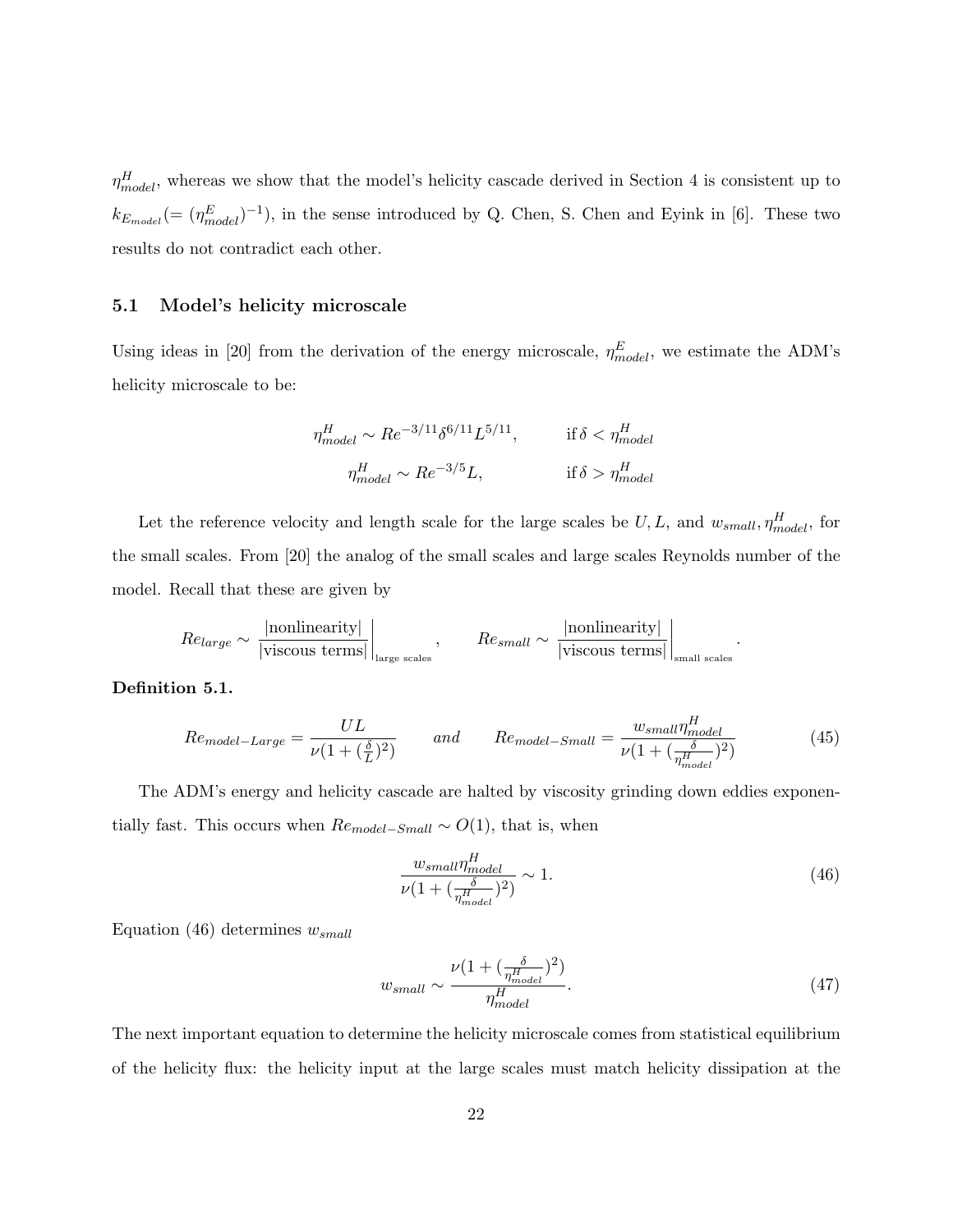microscale. The rate of helicity input to the largest scales is the total helicity over the associated time scales  $\overline{\phantom{a}}$ !<br>}

$$
\frac{H_{model}}{\left(\frac{L}{U}\right)} = \frac{\frac{U^2}{L}\left(1 + \left(\frac{\delta}{L}\right)^2\right)}{\left(\frac{L}{U}\right)} = \frac{U^3}{L^2} \left(1 + \left(\frac{\delta}{L}\right)^2\right). \tag{48}
$$

Helicity dissipation at the model's microscale scales as

$$
\gamma_{small} \sim \nu \left(\frac{w_{small}^2}{(\eta_{model}^H)^3} \left(1 + \left(\frac{\delta}{\eta_{model}^H}\right)^2\right)\right).
$$

This must match the helicity input. There are three cases with the third being the only important one:  $\delta = O(\eta_{Kolmogorov})$ ,  $\delta = O(L)$  and the typical case of  $\delta$  in the inertial range:  $\eta_{Kolmogorov}$  << δ << L. If  $\delta \sim O(\eta_{Kolmogorov})$ , then the simulation reduces to a direct numerical simulation of the NSE. If  $\delta \sim O(L)$ , then we do not have LES, but VLES (Very Large Eddy Simulation). In the case of VLES, results follow similarly to those below, but are omitted here.

In the case  $\delta = O(\eta_{Kolmogorov})$ , we have

$$
(1 + \left(\frac{\delta}{L}\right)^2) \sim 1 \text{ and } (1 + \left(\frac{\delta}{\eta_{model}^N}\right)^2) \sim 1.
$$

Thus, at statistical equilibrium,

$$
\frac{U^3}{L^2} \sim \nu \frac{w_{small}^2}{(\eta_{model}^H)^3}.
$$

Since  $w_{small}$  simplifies to  $\nu/\eta_{model}^H$ , we get

$$
\eta_{model}^{H} \sim Re^{-3/5}L.
$$

In the most important case,

$$
\eta^H_{model} << \delta << L
$$

we have

$$
(1+\left(\frac{\delta}{L}\right)^2)\sim 1\text{ and }\big(1+\left(\frac{\delta}{\eta^H_{model}}\right)^2\big)\sim \left(\frac{\delta}{\eta^H_{model}}\right)^2.
$$

Matching helicity microscale dissipation to large scale input thus simplifies in this case to

$$
\frac{U^3}{L^2} \sim \nu \frac{w_{small}^2 \delta^2}{(\eta_{model}^H)^3 (\eta_{model}^H)^2}.
$$
\n(49)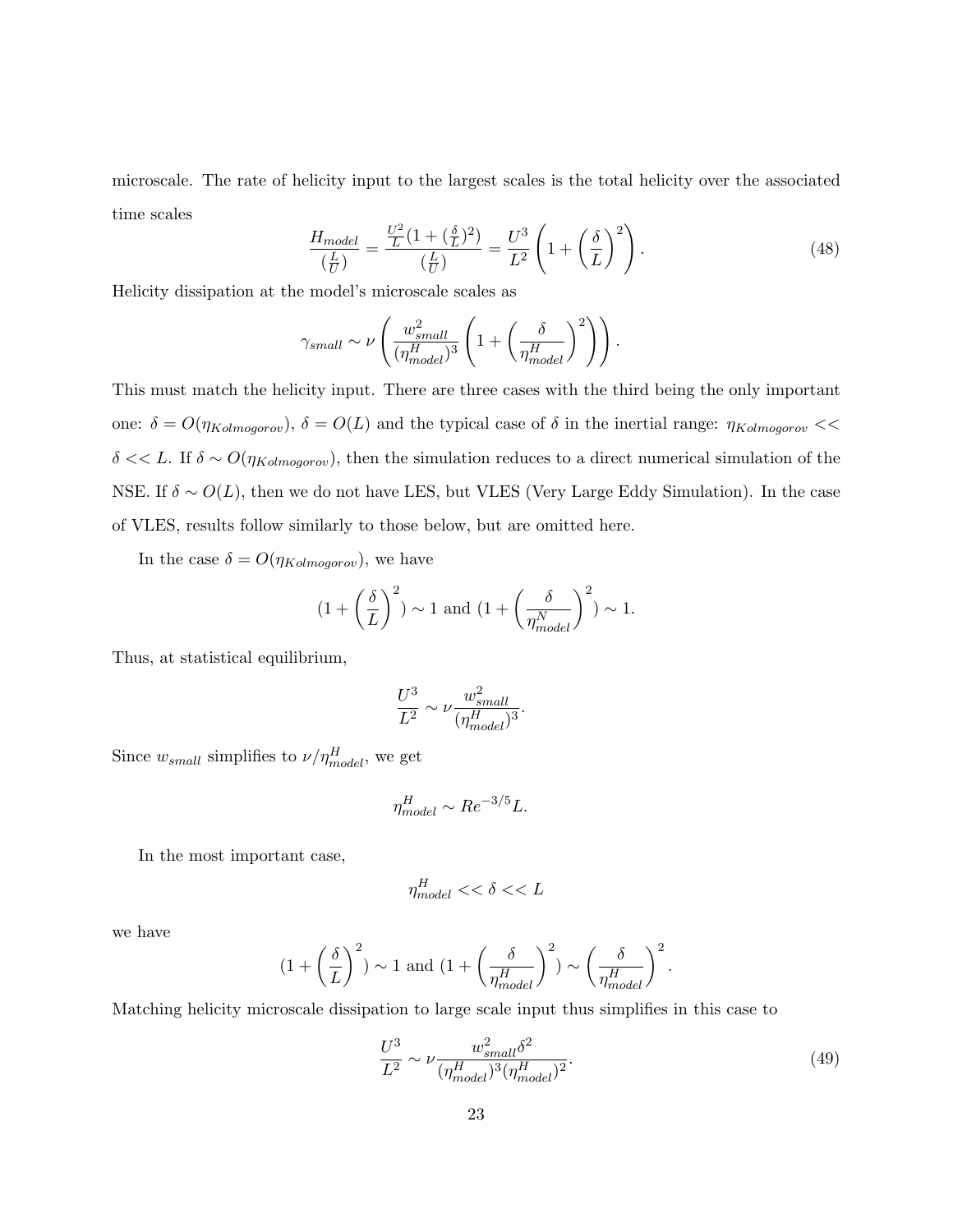Further, when  $\eta_{Kolmogorov} << \delta << L$ , the small scale velocity in (47) reduces to

$$
w_{small} \sim \frac{\nu \delta^2}{(\eta_{model}^H)^3}.\tag{50}
$$

Substituting (50) into (49) gives

$$
\frac{U^3}{L^2} \sim \frac{\nu^3 \delta^6}{(\eta_{model}^H)^{11}}.\tag{51}
$$

Solving (51) for  $\eta_{model}^H$ , and using  $Re = L U/\nu$  gives the model's helicity microscale,

$$
\eta_{model}^{H} \sim Re^{-3/11} \delta^{6/11} L^{5/11}.
$$
\n(52)

The ADM helicity microscale is slightly larger than the ADM energy microscale (found in [20]):  $\eta_{model}^E \sim Re^{-3/10} L^{4/10} \delta^{6/10}$ . Hence, capturing wave numbers up to the highest energetic wave number will also capture all wave numbers containing significant helicity.

#### 5.2 Consistency of the ADM joint cascade

The model's energy and helicity dissipation rates are given by equations (27) and (35) above, which are equivalent to

$$
\varepsilon_{model}(t) = \nu \int_0^\infty k^2 E_{model}(k, t) dk.
$$
\n(53)

and

$$
\gamma_{model}(t) = \nu \int_0^\infty k^2 H_{model}(k, t) dk. \tag{54}
$$

**Lemma 5.2.** The wavenumber of the energy microscale of the ADM model  $(3)$  is given by

$$
k_{E_{model}} \sim \nu^{-3/4} \epsilon_{model}^{1/4}.
$$

Proof. Based on (53), the mean (time-averaged) energy dissipation equals to

$$
<\varepsilon_{model}(t)>=\nu\int_{0}^{k_{E_{model}}}k^{2}E_{model}(k)dk,
$$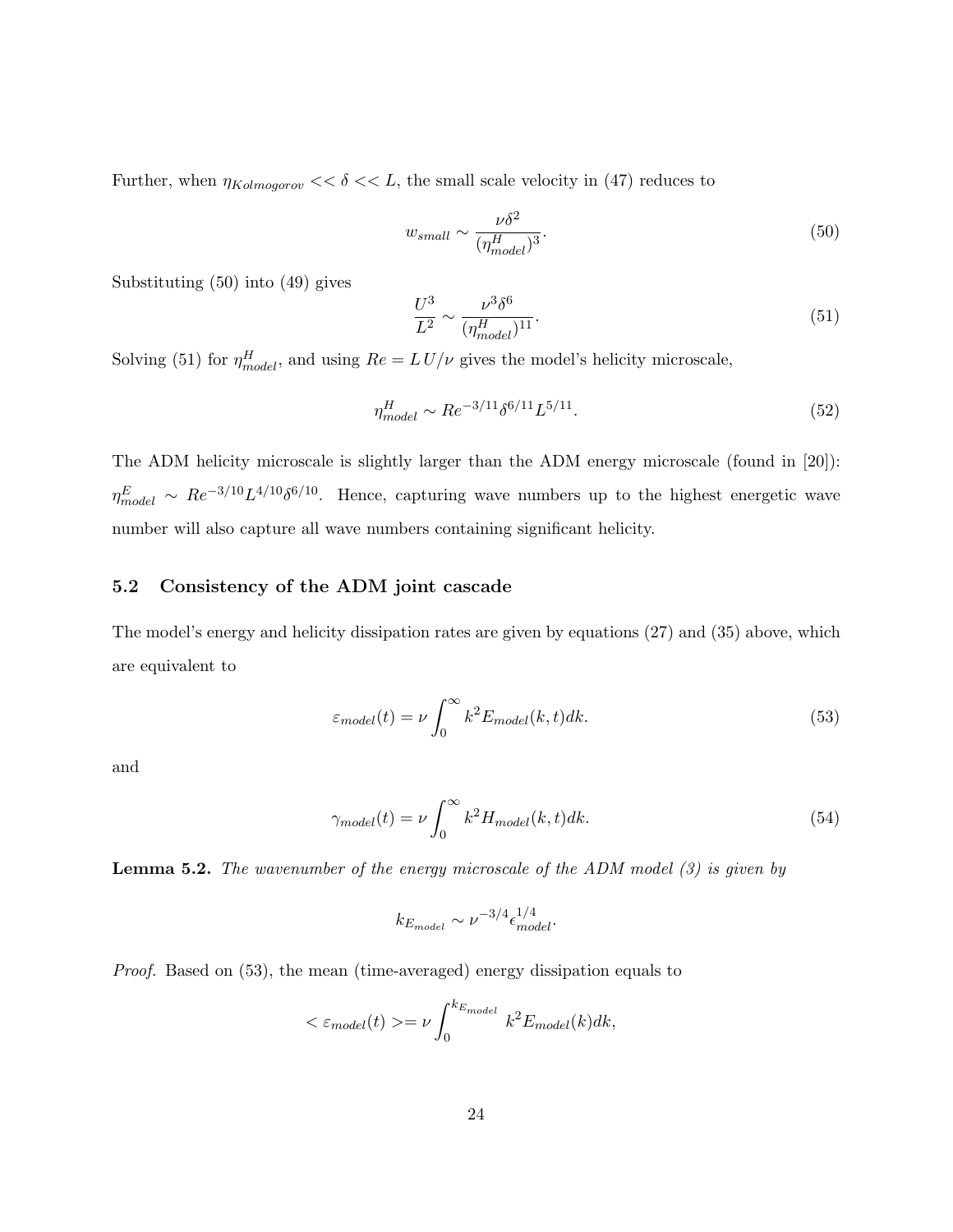where the upper limit of the integral is  $k_{E_{model}}$ , the wave number of the smallest persistent scales in the model's solution. Using also (42) we derive the estimate for  $k_{E_{model}}$  in the usual way as  $k_E$ was derived for NSE.

$$
\langle \varepsilon_{model}(t) \rangle \sim \nu k_{E_{model}}^3 E_{model}(k_{E_{model}}) \sim \nu k_{E_{model}}^3(\epsilon_{model}^{2/3} k_{E_{model}}^{-5/3}) \sim \epsilon_{model}.
$$

Solving for  $k_{E_{model}}$  gives the result.

Since we have  $\langle \gamma_{model}(t) \rangle = \gamma_{model}$  and the RHS can be calculated by spectral integration through the inertial range, checking this equality is a way to test if the estimate derived for the end of the inertial range is correct (or consistent).

**Lemma 5.3.** Provided the largest wave number containing helicity is no larger than  $k_{Embedel}$ :

$$
\langle \gamma_{model}(t) \rangle = \gamma_{model}.
$$

*Proof.* Substituting the helicity cascade result (39) and evaluating the integral (54) up to  $k_{Emodel}$ gives

$$
\langle \gamma_{model}(t) \rangle \sim \nu \gamma_{model} \epsilon_{model}^{-1/3} (k_{Embedel}^{4/3})
$$

$$
\sim \nu \gamma_{model} \epsilon_{model}^{-1/3} \nu^{-1} \epsilon_{model}^{1/3}
$$

$$
\sim \gamma_{model}
$$

 $\Box$ 

**Remark 5.4.** We want to stress out that  $\langle \gamma_{model}(t) \rangle = \gamma_{model}$  only if we integrate up to  $k_{E_{model}}$ , i.e. only if the end of the inertial range for helicity is the same as the end of the inertial range of energy.

## 6 Conclusions

A joint energy and helicity cascade has been shown to exist for homogeneous, isotropic turbulence generated by approximate deconvolution models. The energy and helicity both cascade at the

 $\Box$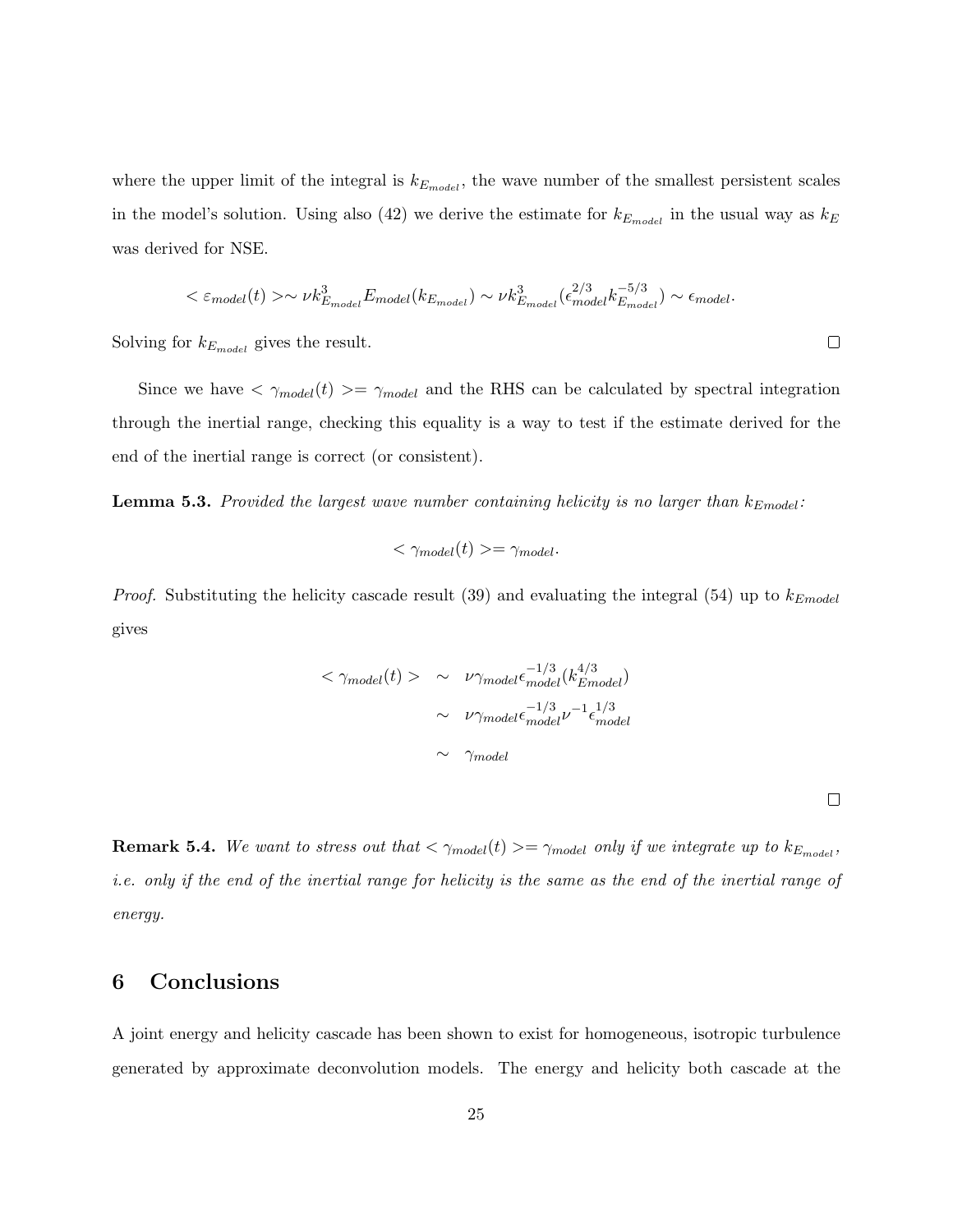correct  $O(k^{-5/3})$  rate for inertial range wave numbers up to the cutoff wave number of  $O(\frac{1}{\delta})$  $\frac{1}{\delta}$ ), and at  $O(k^{-11/3})$  afterward until the model's energy and helicity microscale. This establishes consistency of the model's helicity and energy cascades with the true cascades of the true, underlying turbulent flow.

Furthermore, a microscale for helicity dissipation has been identified for flows predicted by ADMs. As expected, it is larger than the Kolmogorov scale (i.e. the ADM truncates scales) and the microscale for energy dissipation in the ADM (i.e. capturing all scales containing energy will also capture all scales containing helicity).

#### 6.1 Other Filters

With the differential filter (7), scales begin to be truncated by the model at the lengthscale  $l = O(\delta)$ by an enhanced decay of the energy and helicity cascade of  $k^{-1/3}$ . Examining the derivation, the exponent  $-11/3$  (=  $-5/3 + (-2)$ ) occurs because the filter decays as  $k^{-2}$ . With a fourth order differential filter, these results would be modified to  $k^{-14/3}$  (-14/3 = -5/3 + (-4)) between the cutoff wavenumber and the microscale. Continuing, it is clear that with the Gaussian filter (which decay exponentially after  $k_C = 1/\delta$ , exponential decay begins at  $k_C = 1/\delta$ . In other words, with the Gaussian filter,  $k_C = 1/\delta = 1/\eta_{model}^H = 1/\eta_{model}^E$ .

### 7 References

#### References

- [1] J. C. André and M. Lesieur, Influence of helicity on high Reynolds number isotropic turbulence. Journal of Fluid Mechanics, 81(1977): 187-207.
- [2] N.A. Adams and S. Stolz, Deconvolution methods for subgrid-scale approximation in large eddy simulation, Modern Simulation Strategies for Turbulent Flow, R.T. Edwards, 2001.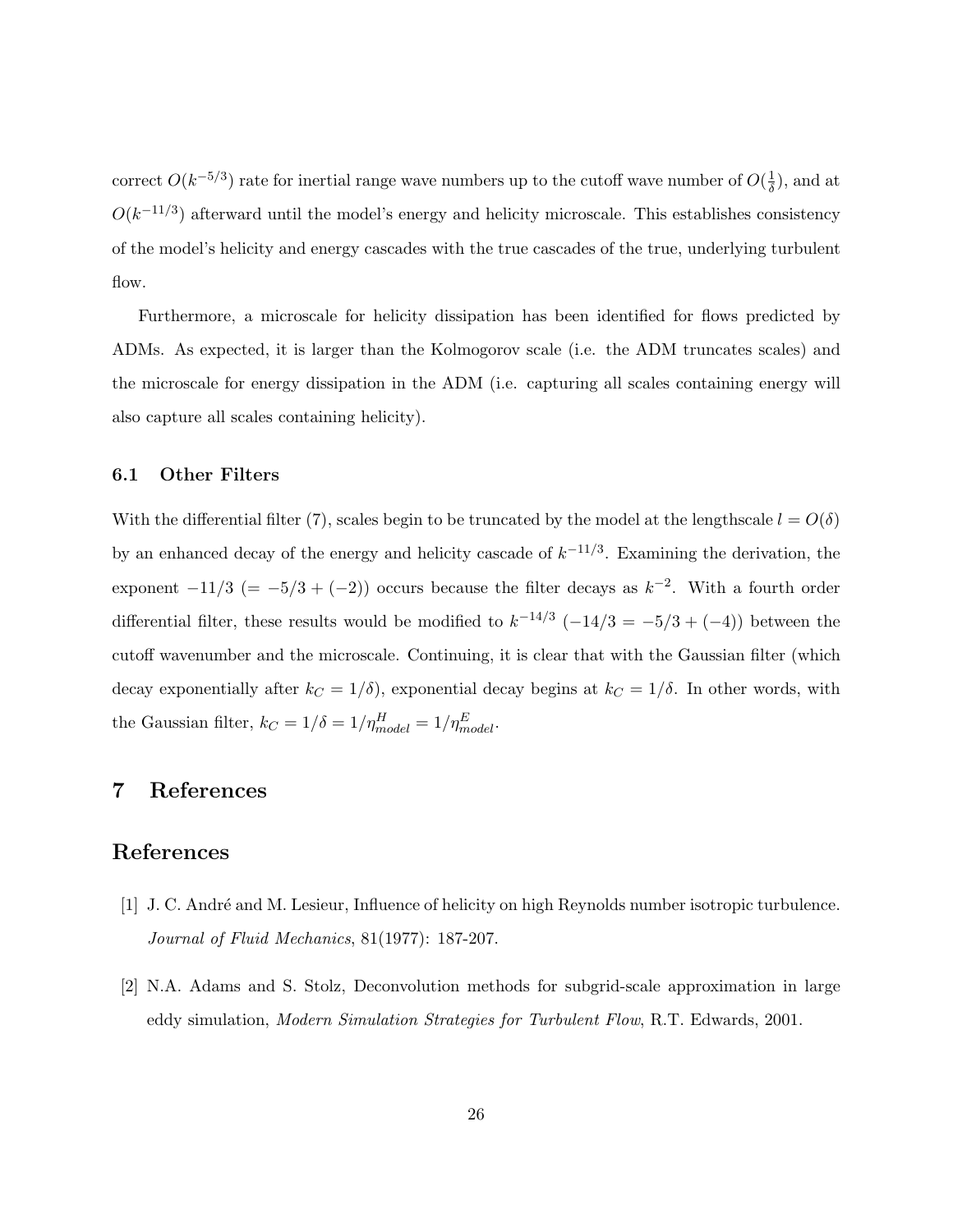- [3] L. C. Berselli, T. Iliescu, and W. Layton, Mathematics of Large Eddy Simulation of Turbulent Flows. Springer, Berlin, 2006.
- [4] M. Bertero and B. Boccacci, Introduction to Inverse Problems in Imaging, IOP Publishing Ltd., 1998.
- [5] J. Bourne and S. Orszag, Spectra in helical three-dimensional homogeneous isotropic turbulence, Physics Review Letters E, 55 (1997): 7005-7009.
- [6] Q. Chen, S. Chen, and G. Eyink, The joint cascade of energy and helicity in three dimensional turbulence, Physics of Fluids, 2003, Vol. 15, No. 2: 361-374.
- [7] Q. Chen, S. Chen, G. Eyink, and D. Holm, Intermittency in the joint cascade of energy and helicity, Physical Review Letters, 2003, 90: 214503.
- [8] A. Cheskidov, D. D. Holm, E. Olson and E. S. Titi, On a Leray-α model of turbulence, Royal Society London, Proceedings, Series A, Mathematical, Physical and Engineering Sciences, 461, 2005, 629-649.
- [9] A. Dunca, Y. Epshteyn, On the Stolz-Adams deconvolution LES model, to appear in: SIAM J. Math. Anal., 2006.
- [10] P. Ditlevsen and P. Giuliani, Cascades in helical turbulence, Physical Review E, Vol. 63, 2001.
- [11] P. Ditlevsen and P. Giuliani, Dissipation in helical turbulence, Physics of Fluids, 13, 2001.
- [12] A. Brissaud, U. Frisch, J. Leorat, M. Lesieur, A. Mazure, Helicity cascades in fully developed isotropic turbulence, Physics of Fluids, Vol. 16, Number 8, 1973.
- [13] U. Frisch, *Turbulence*. Cambridge University Press, 1995.
- [14] M. Germano, Differential filters for the large eddy numerical simulation of turbulent flows. Physics of Fluids, 29(1986):1755-1757.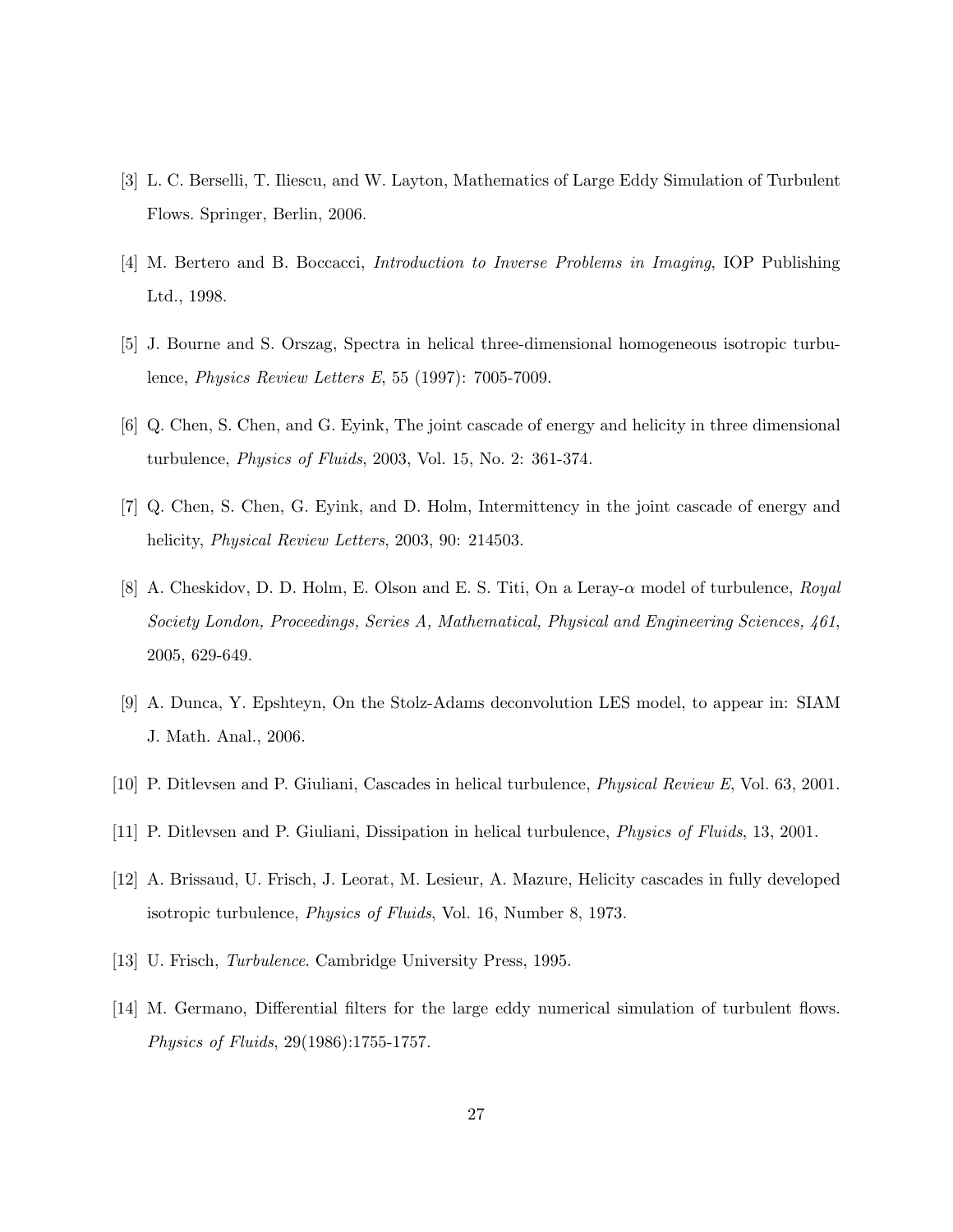- [15] V. John, Large Eddy Simulation of Turbulent Incompressible Flows. Analytical and Numerical Results for a Class of LES Models, Lecture Notes in Computational Science and Engineering, vol. 34, Springer-Verlag Berlin, Heidelberg, New York, 2003.
- [16] R. Kraichnan, Inertial-range transfer in two- and three- dimensional turbulence, J. Fluid Mech., 47, 525 (1971).
- [17] W. Layton and R. Lewandowski, A simple and stable scale similarity model for large eddy simulations: energy balance and existence of weak solutions, Applied Math. Letters 16 (2003), 1205-1209.
- [18] W. Layton and R. Lewandowski, Residual stress of approximate deconvolution large eddy simulation models of turbulence. Technical report, 2005, to appear in J. of Turbulence.
- [19] W. Layton and M. Neda, Truncation of scales by time relaxation, To appear in Journal of Mathematical Analysis and Applications, 2006.
- [20] W. Layton and M. Neda, The energy cascade for homogeneous, isotropic turbulence generated by approximate deconvolution models. Technical report, 2006.
- [21] M. Lesieur, O. Métais, P. Comte, Large-Eddy Simulations of Turbulence, Cambridge, 2005.
- [22] C. C. Manica and S. Kaya Merdan, Convergence Analysis of the Finite Element Method for a Fundamental Model in Turbulence, technical report 2006, submitted.
- [23] H. Moffatt, Simple topological aspects of turbulent vorticity dynamics, Proc. IUTAM Symposium on Turbulence and Chaotic Phenomena in Fluids (ed. T. Tatsumi), pp. 223-230, Elsevier, 1984.
- [24] H. Moffatt and A. Tsoniber, Helicity in laminar and turbulent flow. Annual Review of Fluid Mechanics, 1992, 24:281-312.
- [25] J.J. Moreau, Constantes d'unilot tourbilloinnaire en fluide parfait barotrope, C.R. Acad.Aci. Paris 252, 1961, 2810-2812.